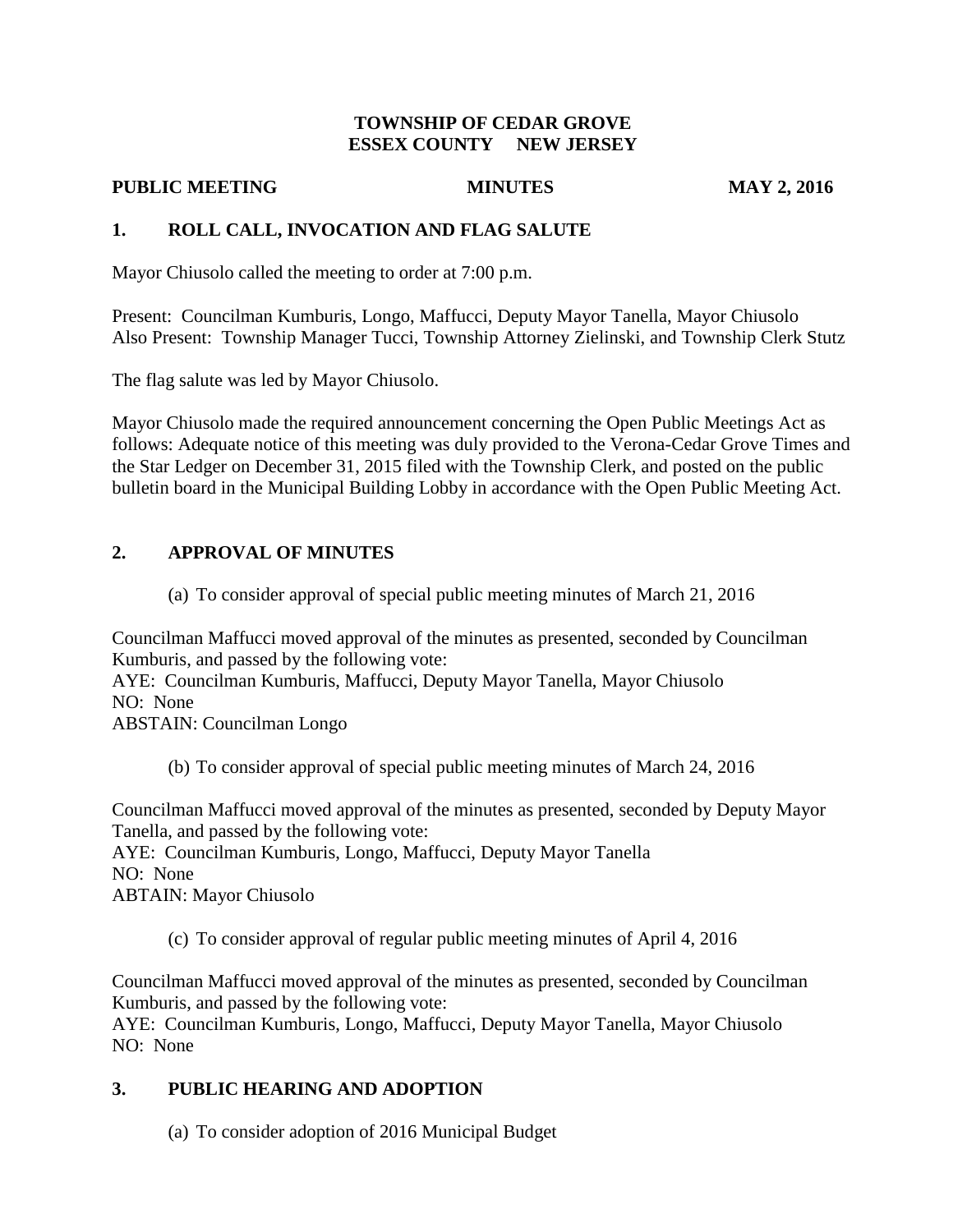The Township Manager provided a brief overview of the budget. Mr. Tucci advised that the budget results in approximately a \$47.00 increase in the municipal portion of the tax bill for a averaged assessed home of \$464,000.

Mayor Chiusolo opened this portion of the meeting to anyone wishing to be heard on this item only.

Charles Dovico; 11 Holly Lane (Four Seasons) – Mr. Dovico inquired the means to resolve the pool utility deficit. Mayor Chiusolo stated that the pool utility should repay the subsidy over a period of time, and suggested five years. Deputy Mayor Tanella recommended that the matter warrants further discussion, and suggested discussion at a staff meeting, to which the governing body agreed.

The following resolution had been posted on the bulletin board, and a brief synopsis was given by the Township Clerk:

BE IT RESOLVED by the Mayor and Council of the Township of Cedar Grove, County of Essex that the budget hereinbefore set forth is hereby adopted and shall constitute an appropriation for the authorization of the amount of: \$14,083,836.98

### GENERAL REVENUE

| <b>Surplus Anticipated</b>                                |    | 1,055,000.00    |
|-----------------------------------------------------------|----|-----------------|
| Miscellaneous Revenue Anticipated                         |    | 2,333,686.09    |
| <b>Receipts from Delinquent Taxes</b>                     | \$ | 375,000.00      |
| AMOUNT TO BE RAISED BY TAXATION<br>FOR MUNICIPAL PURPOSES |    | \$9,550,342.18  |
| AMOUNT TO BE RAISED BY TAXATION<br>MINIMUM LIBRARY LEVY   | S  | 769,808.71      |
| <b>TOTAL REVENUE</b>                                      |    | \$14,083,836.98 |

Councilman Longo moved adoption of the resolution, seconded by Councilman Maffucci, and passed by the following vote:

AYE: Councilman Kumburis, Longo, Maffucci, Deputy Mayor Tanella, Mayor Chiusolo NO: None

(b) To consider adoption of 2016 Solid Waste Collection District Budget

Mayor Chiusolo opened this portion of the meeting to anyone wishing to be heard on this item only. There being no one present wishing to be heard, Mayor Chiusolo closed this portion of the meeting.

The following resolution had been posted on the bulletin board, and a brief synopsis was given by the Township Clerk:

BE IT RESOLVED by the Township Council of the Township of Cedar Grove, County of Essex, that the budget hereinbefore set forth is hereby adopted and shall constitute an appropriation for the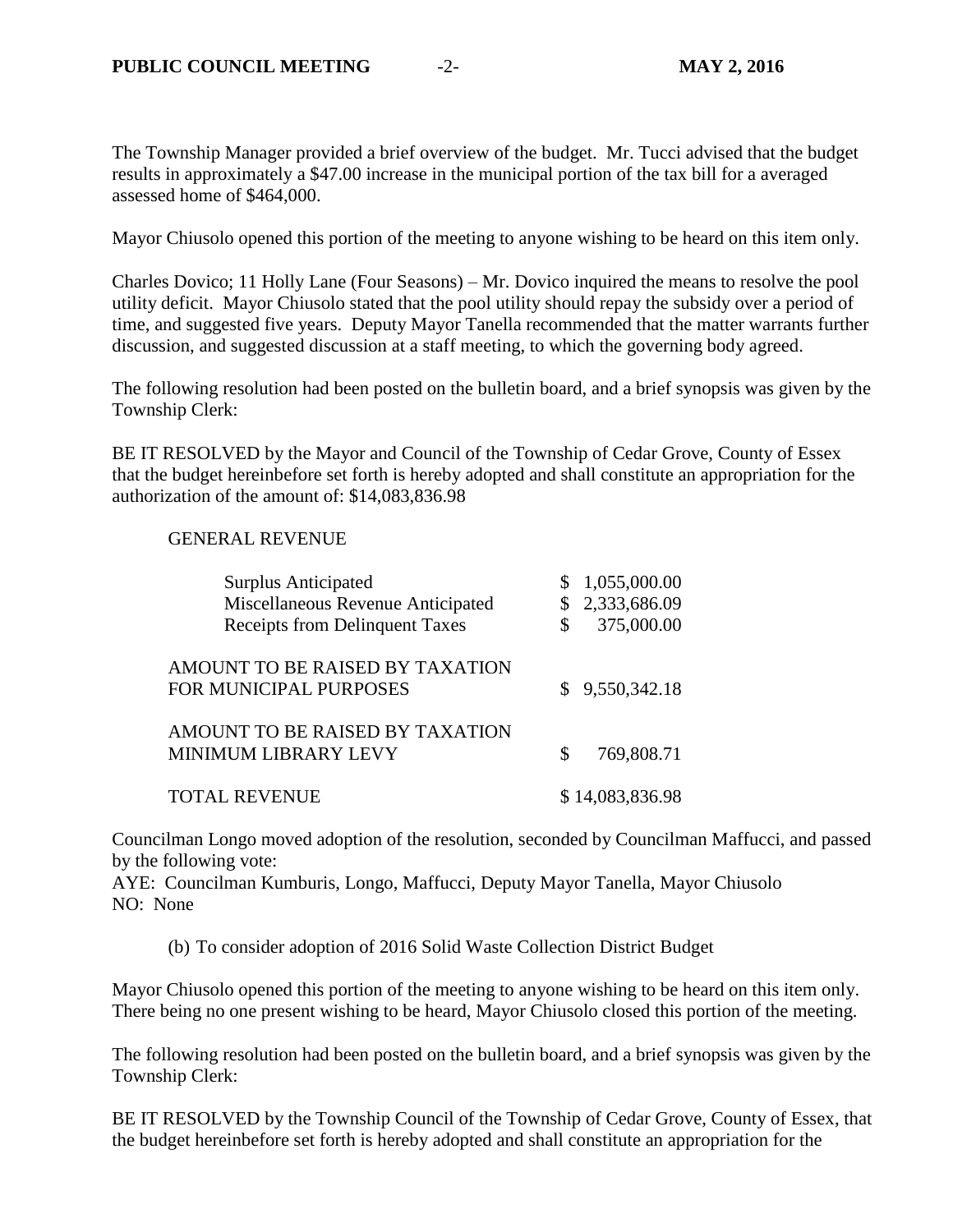purposes stated of the sums therein set forth as appropriations, and authorization of the amount \$1,567,152.00.

Deputy Mayor Tanella moved that the ordinance be adopted at second reading, published in the Verona-Cedar Grove Times as a passed ordinance to take effect as prescribed by law, seconded by Councilman Kumburis, and passed by the following vote:

AYE: Councilman Kumburis, Longo, Maffucci, Deputy Mayor Tanella, Mayor Chiusolo NO: None

# **4. MEETING OPEN TO RESIDENTS OF THE TOWNSHIP WISHING TO BE HEARD ON ANY ITEM ON THE AGENDA**

Mayor Chiusolo opened this portion of the meeting to anyone wishing to be heard on any item on the agenda. There being no one present wishing to be heard, Mayor Chiusolo closed this portion of the meeting.

# **5. REPORTS OF TOWNSHIP OFFICIALS**

(a) Township Manager – The Manager noted a memo from the Municipal concerning award of contract to sole proposer for marketing of recyclables, to which the governing body agreed subject to inclusion of a default clause. The Manager requested an executive session to discuss a personnel matter regarding salaries of unrepresented employees.

(b) Township Clerk – The Clerk noted a previously agreed to ribbon cutting ceremony on 5/7 at 10:00 a.m. at Limitless Performance.

- (c) Township Attorney No report
- (d) Other Reports

Councilman Kumburis announced that National Night Out is scheduled to be conducted on August 2, 2016 and the Municipal Alliance will participate. The Manager explained that National Night Out is a public outreach event that is planned and organized by the Police Dept.

Deputy Mayor Tanella requested an executive session to discuss a litigation matter regarding K. Hovnanian.

## **6. CONSENT AGENDA**

(a) To consider resolution concerning appointment of student member to Recreation Advisory Board

The following resolution had been posted on the bulletin board, and a brief synopsis was given by the Township Clerk:

**BE IT RESOLVED** by the Township Council of the Township of Cedar Grove, County of Essex, New Jersey, that Alyssa Mega be appointed as the student member of the Recreation Advisory Board to fill a vacancy, effective immediately and terminating December 31, 2018.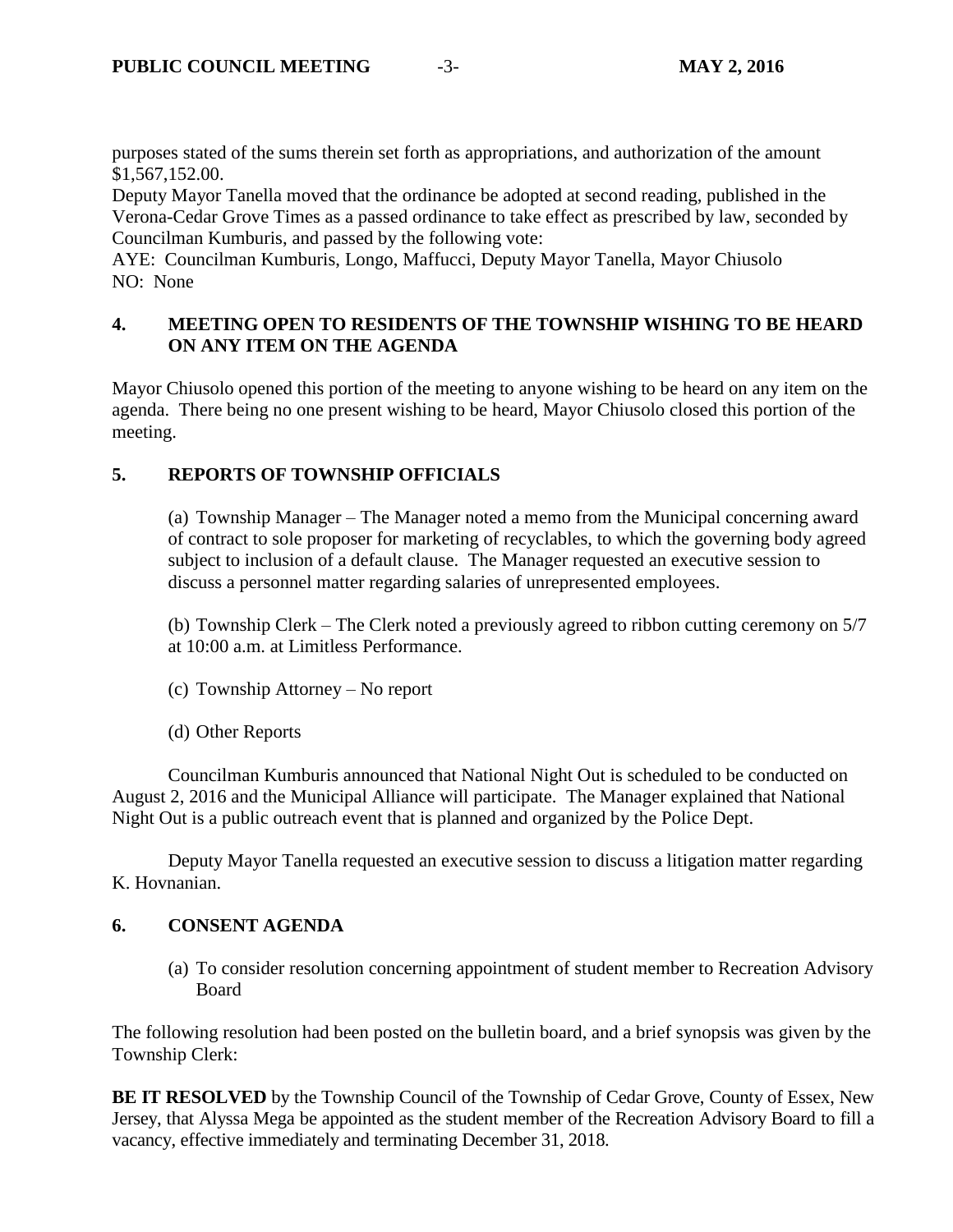Councilman Longo moved adoption of the resolution, seconded by Deputy Mayor Tanella, and passed by the following vote:

AYE: Councilman Kumburis, Longo, Maffucci, Deputy Mayor Tanella, Mayor Chiusolo NO: None

(b) To consider resolution concerning approval of raffle application – Somerset Hills Learning Institute

The following resolution had been posted on the bulletin board, and a brief synopsis was given by the Township Clerk:

**WHEREAS** an application for a raffle license has been received from:

| <b>APPLICANT</b>                  | EVENT, DATE, TIME, AND PLACE      |
|-----------------------------------|-----------------------------------|
| Somerset Hills Learning Institute | Off-Premise Merchandise Raffle    |
| 1810 Burnt Mills Rd               | October 21, 2016 at 11:00 p.m. at |
| Bedminster, NJ 07921              | 691 Pompton Ave., Cedar Grove NJ  |

**WHEREAS** the fee has been paid, the application has been reviewed by the Township Clerk and found acceptable;

**NOW THEREFORE BE IT RESOLVED** by the Township Council of the Township of Cedar Grove that it does herby approve said application.

Councilman Maffucci moved adoption of the resolution, seconded by Councilman Kumburis, and passed by the following vote:

AYE: Councilman Kumburis, Longo, Maffucci, Deputy Mayor Tanella, Mayor Chiusolo NO: None

## **7. NEW BUSINESS**

(a) To consider introduction of Pending Bond Ordinance #16-794 – Water Utility Improvements

The Clerk read the Ordinance by title only:

**BOND ORDINANCE AUTHORIZING VARIOUS WATER UTILITY IMPROVEMENTS IN AND FOR THE TOWNSHIP OF CEDAR GROVE, IN THE COUNTY OF ESSEX, NEW JERSEY, APPROPRIATING \$381,000 THEREFORE AND AUTHORIZING THE ISSUANCE OF \$362,000 BONDS OR NOTES TO FINANCE PART OF THE COST THEREOF .**

BE IT ORDAINED, BY THE TOWNSHIP COUNCIL OF THE TOWNSHIP OF CEDAR GROVE, IN THE COUNTY OF ESSEX, NEW JERSEY (not less than two-thirds of all members thereof affirmatively concurring) AS FOLLOWS:

SECTION 1: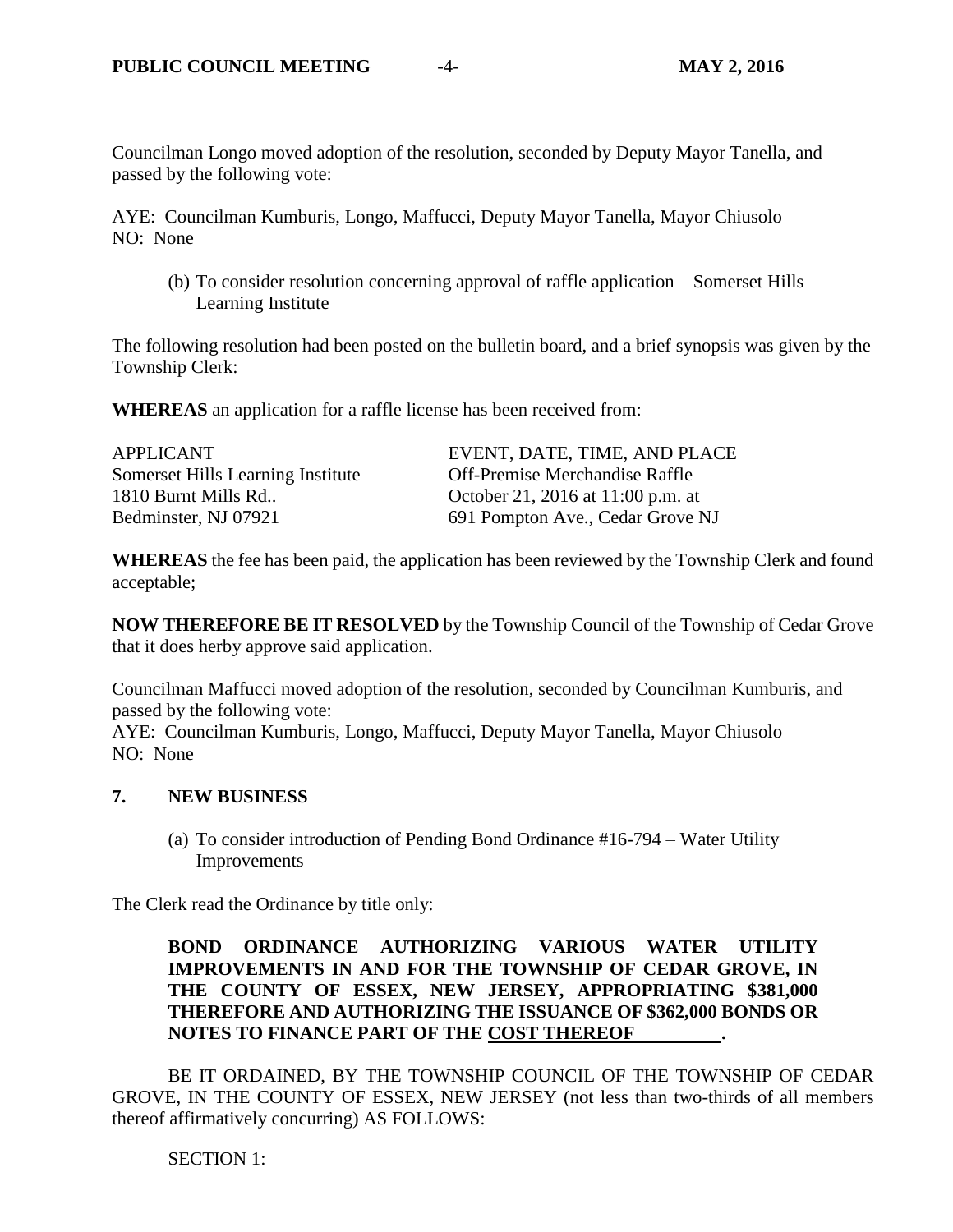The improvements described in Section 3 of this bond ordinance (the "Improvements") are hereby authorized to be undertaken by the Township of Cedar Grove, New Jersey (the "Township") as general improvements. For the said Improvements there is hereby appropriated the amount of \$381,000, such sum includes the sum of \$19,000 as the down payment (the "Down Payment") required by the Local Bond Law of the State of New Jersey, constituting Chapter 2 of Tile 40A of the New Jersey Statutes, as amended and supplemented (the "Local Bond Law"). The Down is now available by virtue of provision in the currently adopted Water Utility Budget, or in a previously adopted Water Utility Budget, and is currently available for down payment purposes.

### SECTION 2:

In order to finance the additional cost of the Improvements not covered by application of the Down Payment, negotiable bonds of the Township are hereby authorized to be issued in the principal amount of \$362,000 pursuant to the provisions of the Local Bond Law (the "Bonds"). In anticipation of the issuance of the Bonds and to temporarily finance said improvements or purposes, negotiable bond anticipation notes of the Township are hereby authorized to be issued in the principal amount not exceeding \$362,000 pursuant to the provisions of the Local Bond Law (the "Bond Anticipation Notes" or "Notes").

#### SECTION 3:

(a) The Improvements authorized and the purposes for which obligations are to be issued, the estimated cost of each Improvement and the appropriation therefor, the estimated maximum amount of bonds or notes to be issued for each Improvement and the period of usefulness of each Improvement are as follows:

| Improvements                                                                                                                                                                           | Appropriation<br>and Estimated<br>Cost | Estimated<br><b>Maximum Amount</b><br>of Bonds or Notes | Period of<br>Usefulness |
|----------------------------------------------------------------------------------------------------------------------------------------------------------------------------------------|----------------------------------------|---------------------------------------------------------|-------------------------|
| 1)<br>VFW Tank Restoration, including<br>all<br>costs, improvements, equipment<br>and/or appurtenances necessary therefore<br>and/or related thereto.                                  | \$225,000                              | \$213,800                                               | 15 Years                |
| 2)<br>Francisco Pump Station Motor<br>including<br>all<br>Controls,<br>costs,<br>and/or<br>equipment<br>improvements,<br>appurtenances necessary therefore and/or<br>related thereto.  | 75,000,                                | 71,250                                                  | 40 Years                |
| Geological Information System,<br>3)<br>including<br>all<br>costs,<br>improvements,<br>and/or<br>equipment<br>appurtenances<br>and/or<br>therefore<br>related<br>necessary<br>thereto. | 10,000                                 | 9,500                                                   | 10 Years                |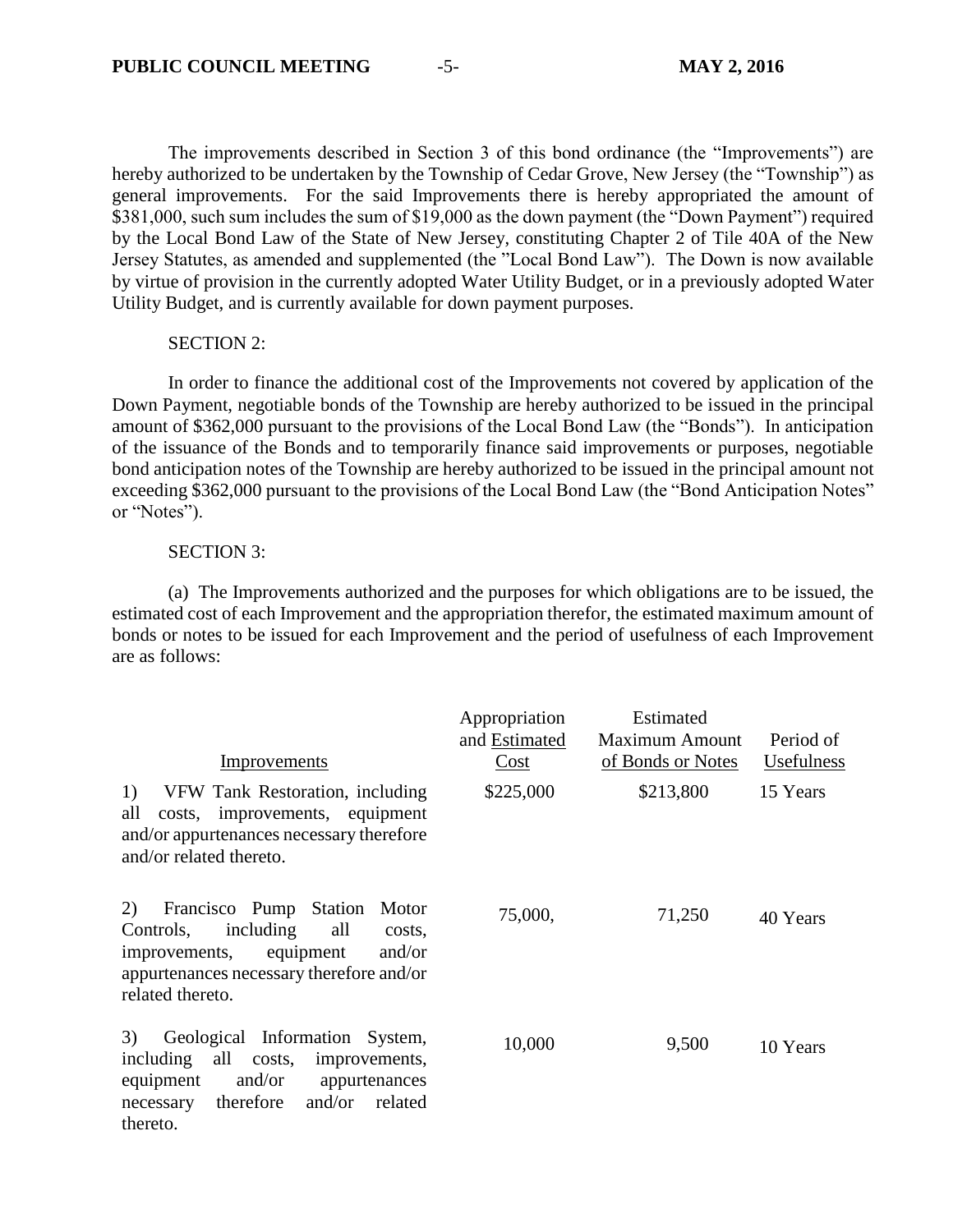|                                                                                                                                                                                             | Appropriation<br>and Estimated | Estimated<br>Maximum Amount | Period of  |
|---------------------------------------------------------------------------------------------------------------------------------------------------------------------------------------------|--------------------------------|-----------------------------|------------|
| Improvements                                                                                                                                                                                | Cost                           | of Bonds or Notes           | Usefulness |
| Annual System Leak Survey,<br>4)<br>all costs,<br>including<br>improvements,<br>and/or<br>equipment<br>appurtenances<br>therefore<br>and/or<br>related<br>necessary<br>thereto.             | 15,000                         | 14,250                      | 5 Years    |
| 5)<br>Replacement,<br>Water<br>Meter<br>including<br>all<br>improvements,<br>costs,<br>and/or<br>appurtenances<br>equipment<br>therefore<br>and/or related<br>necessary<br>thereto.         | 20,000                         | 19,000                      | 15 Years   |
| Acquisition of Landscape Trailer,<br>6)<br>all costs,<br>including<br>improvements,<br>and/or<br>equipment<br>appurtenances<br>therefore<br>necessary<br>and/or<br>related<br>thereto.      | 3,600                          | 3,420                       | 15 Years   |
| Club<br>7)<br>Way<br>Water<br>Tank<br>Rehabilitation,<br>including<br>all<br>costs,<br>equipment<br>improvements,<br>and/or<br>appurtenances necessary therefore and/or<br>related thereto. | 27,000                         | 25,650                      | 15 Years   |
| 8) Acquisition of Pump Station Alarm<br>including<br>all<br>System,<br>costs,<br>equipment<br>improvements,<br>and/or<br>appurtenances necessary therefore and/or<br>related thereto.       | 5,400                          | 5,130                       | 15 Years   |
| <b>TOTAL</b>                                                                                                                                                                                | \$381,000                      | \$362,000                   |            |

(b) The estimated maximum amount of Bonds or Notes to be issued for the purpose of financing a portion of the cost of the Improvements is \$362,000.

(c) The estimated cost of the Improvements is \$381,000 which amount represents the initial appropriation made by the Township. The excess of the appropriations made for each of the Improvements over the estimated maximum amount of Bonds or Notes authorized to be issued therefor is the amount of the Down Payment for each purpose.

SECTION 4:

All Bond Anticipation Notes issued hereunder shall mature at such times as may be determined by the chief financial officer of the Township (the "Chief Financial Officer"); provided that no Note shall mature later than one year from its date. The Notes shall bear interest at such rate or rates and be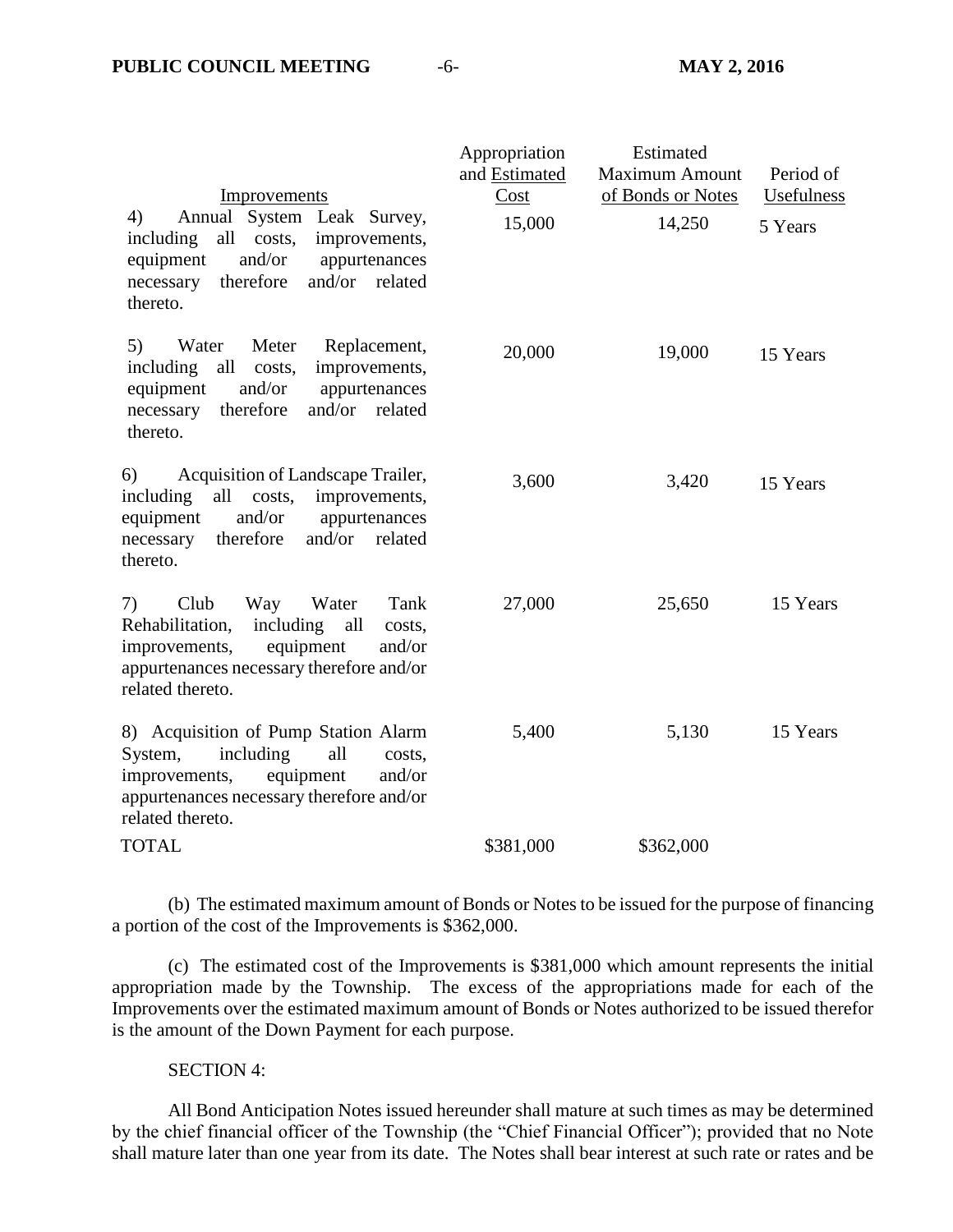in such form as may be determined by the Chief Financial Officer. The Chief Financial Officer shall determine all matters in connection with Notes issued pursuant to this ordinance, and the signature of the Chief Financial Officer upon the Notes shall be conclusive evidence as to all such determinations. All Notes issued hereunder may be renewed from time to time subject to the provisions of Section 8(a) of the Local Bond Law. The Chief Financial Officer is hereby authorized to sell part or all of the Notes from time to time at public or private sale and to deliver them to the purchasers thereof upon receipt of payment of the purchase price plus accrued interest from their dates to the date of delivery thereof. The Chief Financial Officer is directed to report in writing to the Township Council of the Township at the meeting next succeeding the date when any sale or delivery of the Notes pursuant to this ordinance is made. Such report must include the amount, the description, the interest rate and the maturity schedule of the Notes sold, the price obtained and the name of the purchaser.

#### SECTION 5:

The capital budget of the Township is hereby amended to conform with the provisions of this ordinance to the extent of any inconsistency herewith. The resolution in the form promulgated by the Local Finance Board showing full detail of the amended capital budget and capital program as approved by the Director, Division of Local Government Services, Department of Community Affairs, State of New Jersey is on file with the Township Clerk and is available for public inspection.

### SECTION 6:

The following additional matters are hereby determined, declared, recited and stated:

(a) The Improvements described in Section 3 of this bond ordinance are not current expenses, and are capital improvements or properties that the Township may lawfully make or acquire as general improvements, and no part of the cost thereof has been or shall be specially assessed on property specially benefited thereby.

(b) The average period of usefulness of the Improvements, within the limitations of the Local Bond Law, taking into consideration the respective amounts of all obligations authorized for the several purposes, according to the reasonable life thereof computed from the date of the Bonds authorized by this bond ordinance, is 19.39 years.

(c) The Supplemental Debt Statement required by the Local Bond Law has been duly prepared and filed in the office of the Township Clerk and a complete executed duplicate thereof has been filed in the office of the Director, Division of Local Government Services, Department of Community Affairs, State of New Jersey. Such statement shows that the gross debt of the Township, as defined in the Local Bond Law, is increased by the authorization of the Bonds and Notes provided in this bond ordinance by \$362,000 and the obligations authorized herein will be within all debt limitations prescribed by the Local Bond Law.

(d) An aggregate amount not exceeding \$25,000 for items of expense listed in and permitted under Section 20 of the Local Bond Law is included in the estimated cost of the Improvements, as indicated herein.

SECTION 7: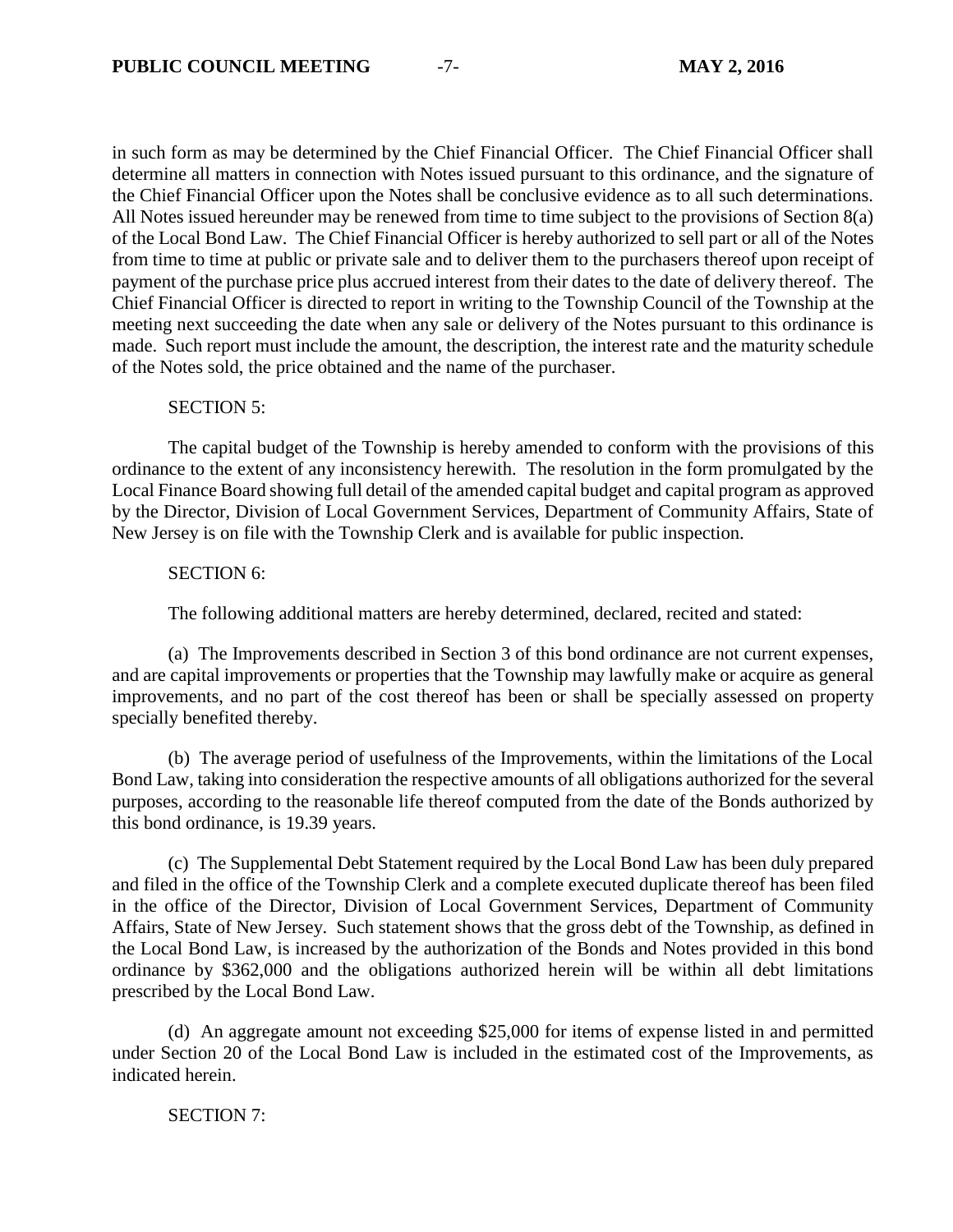Any funds received from time to time by the Township as contributions in aid of financing the purposes described in Section 3 of this Ordinance shall be used for financing said Improvements by application thereof either to direct payment of the cost of said Improvements or to the payment or reduction of the authorization of the obligations of the Township authorized therefor by this Bond Ordinance. Any such funds received may, and all such funds so received which are not required for direct payment of the cost of said Improvements shall, be held and applied by the Township as funds applicable only to the payment of obligations of the Township authorized by this Bond Ordinance.

#### SECTION 8:

The full faith and credit of the Township are hereby pledged to the punctual payment of the principal of and interest on the obligations authorized by this bond ordinance. The obligations shall be direct, unlimited obligations of the Township, and the Township shall be obligated to levy ad valorem taxes upon all the taxable property within the Township for the payment of the obligations and the interest thereon without limitation of rate or amount.

#### SECTION 9:

This Bond Ordinance constitutes a declaration of official intent under Treasury Regulation Section 1.150-2. The Township reasonably expects to pay expenditures with respect to the Improvements prior to the date that Township incurs debt obligations under this Bond Ordinance. The Township reasonably expects to reimburse such expenditures with the proceeds of debt to be incurred by the Township under this Bond Ordinance. The maximum principal amount of debt expected to be issued for payment of the costs of the Improvements is \$362,000.

#### SECTION 10:

This bond ordinance shall take effect 20 days after the first publication thereof after final adoption, as provided by the Local Bond Law.

Councilman Maffucci moved that Pending Ordinance #16-794 be passed at first reading, published in the Verona-Cedar Grove Times as a pending ordinance with a public hearing of May 16, 2016, seconded by Councilman Kumburis, and passed by the following vote: AYE: Councilman Kumburis, Longo, Maffucci, Deputy Mayor Tanella, Mayor Chiusolo NO: None

(b) To consider introduction of Pending Bond Ordinance #16-795 – Sewer Utility Improvements

The Clerk read the Ordinance by title only:

**BOND ORDINANCE AUTHORIZING VARIOUS SEWER UTILITY ACQUISITIONS IN AND FOR THE TOWNSHIP OF CEDAR GROVE, IN THE COUNTY OF ESSEX, NEW JERSEY, APPROPRIATING \$76,000 THEREFORE AND AUTHORIZING THE ISSUANCE OF \$72,000 BONDS OR NOTES TO FINANCE PART OF THE COST THEREOF.**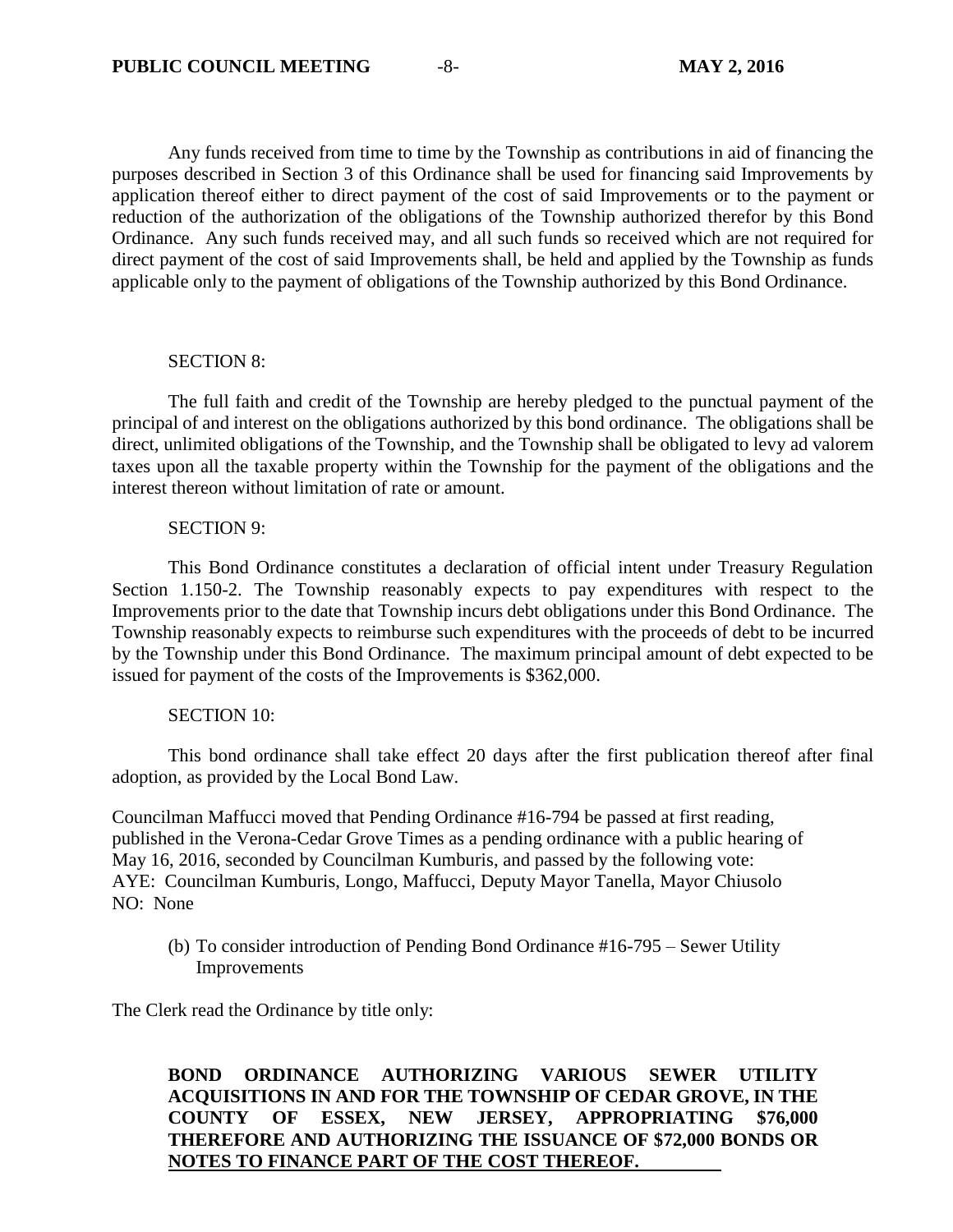# BE IT ORDAINED, BY THE TOWNSHIP COUNCIL OF THE TOWNSHIP OF CEDAR GROVE, IN THE COUNTY OF ESSEX, NEW JERSEY (not less than two-thirds of all members thereof affirmatively concurring) AS FOLLOWS:

### SECTION 1:

The improvements described in Section 3 of this bond ordinance (the "Improvements") are hereby authorized to be undertaken by the Township of Cedar Grove, New Jersey (the "Township") as general improvements. For the said Improvements there is hereby appropriated the amount of \$76,000. No down payment is required pursuant to N.J.S.A. 40A:2-11(c) as this Bond Ordinance authorizes obligations for a purpose which is self-liquidating and deductible from the gross debt of the Township as set forth in N.J.S.A. 40A2-7(h) of the Local Bond Law of New Jersey, N.J.S.A. 40A:2-1, et. seq. (the "Local Bond Law"). Notwithstanding the foregoing, the appropriation includes the sum of \$4,000 appropriated herein as the down payment (the "Down Payment") under the Local Bond Law from the Sewer Capital Improvement Fund. The \$4,000 for down payment purposes is hereby appropriated and is now available by virtue of a provision in the currently adopted Sewer Utility Budget, or in a previously adopted Sewer Utility Budget, and is currently available for down payment purposes.

#### SECTION 2:

In order to finance the additional cost of the Improvements not covered by application of the Down Payment, negotiable bonds of the Township are hereby authorized to be issued in the principal amount of \$72,000 pursuant to the provisions of the Local Bond Law (the "Bonds"). In anticipation of the issuance of the Bonds and to temporarily finance said improvements or purposes, negotiable bond anticipation notes of the Township are hereby authorized to be issued in the principal amount not exceeding \$72,000 pursuant to the provisions of the Local Bond Law (the "Bond Anticipation Notes" or "Notes").

#### SECTION 3:

(a) The Improvements authorized and the purposes for which obligations are to be issued, the estimated cost of each Improvement and the appropriation therefor, the estimated maximum amount of bonds or notes to be issued for each Improvement and the period of usefulness of each Improvement are as follows:

|                                                                                      |               | Estimated             |            |
|--------------------------------------------------------------------------------------|---------------|-----------------------|------------|
|                                                                                      | Appropriation | <b>Maximum Amount</b> | Period of  |
| Improvements                                                                         | and Estimated | of Bonds or Notes     | Usefulness |
|                                                                                      | Cost          |                       |            |
| 1) Acquisition of Sewer Utility Truck<br>including<br>Plow,<br>with<br>all<br>costs. | \$35,000      | \$33,250              | 5 Years    |
| equipment<br>and/or<br>improvements,<br>appurtenances necessary therefore and/or     |               |                       |            |
| related thereto.                                                                     |               |                       |            |
| 2) Acquisition of a Mason Dump Truck,<br>all<br>including<br>improvements,<br>costs, | 41,000        | 38,750                | 5 Years    |
| and/or<br>equipment<br>appurtenances                                                 |               |                       |            |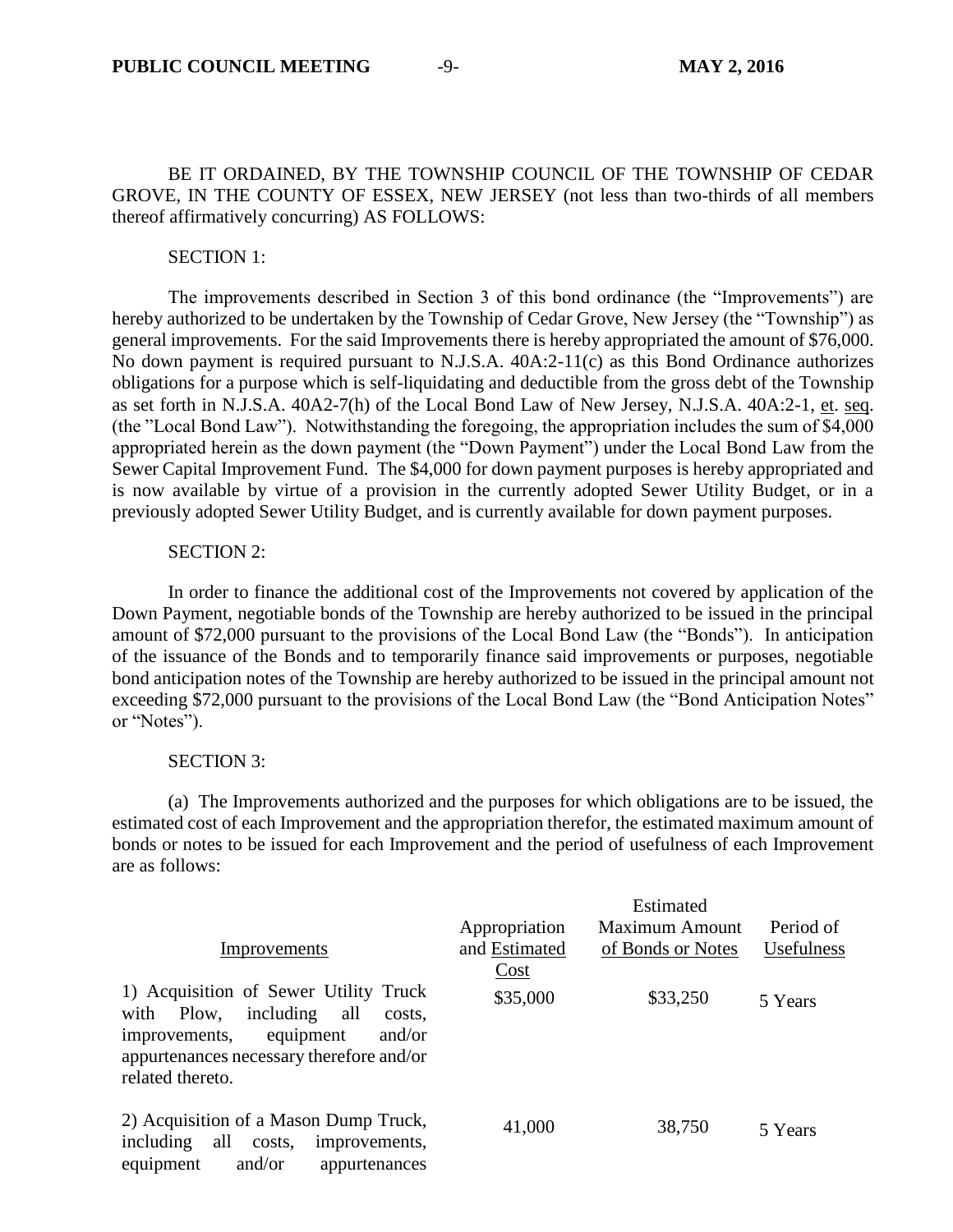|                       |              |        |         | Appropriation         | Estimated<br>Maximum Amount | Period of  |
|-----------------------|--------------|--------|---------|-----------------------|-----------------------------|------------|
|                       | Improvements |        |         | and Estimated<br>Cost | of Bonds or Notes           | Usefulness |
| necessary<br>thereto. | therefore    | and/or | related |                       |                             |            |
| <b>TOTAL</b>          |              |        |         | \$76,000              | \$72,000                    |            |

(b) The estimated maximum amount of Bonds or Notes to be issued for the purpose of financing a portion of the cost of the Improvements is \$72,000.

(c) The estimated cost of the Improvements is \$76,000 which amount represents the initial appropriation made by the Township. The excess of the appropriations made for each of the Improvements over the estimated maximum amount of Bonds or Notes authorized to be issued therefor is the amount of the Down Payment for each purpose.

#### SECTION 4:

All Bond Anticipation Notes issued hereunder shall mature at such times as may be determined by the chief financial officer of the Township (the "Chief Financial Officer"); provided that no Note shall mature later than one year from its date. The Notes shall bear interest at such rate or rates and be in such form as may be determined by the Chief Financial Officer. The Chief Financial Officer shall determine all matters in connection with Notes issued pursuant to this ordinance, and the signature of the Chief Financial Officer upon the Notes shall be conclusive evidence as to all such determinations. All Notes issued hereunder may be renewed from time to time subject to the provisions of Section 8(a) of the Local Bond Law. The Chief Financial Officer is hereby authorized to sell part or all of the Notes from time to time at public or private sale and to deliver them to the purchasers thereof upon receipt of payment of the purchase price plus accrued interest from their dates to the date of delivery thereof. The Chief Financial Officer is directed to report in writing to the Township Council of the Township at the meeting next succeeding the date when any sale or delivery of the Notes pursuant to this ordinance is made. Such report must include the amount, the description, the interest rate and the maturity schedule of the Notes sold, the price obtained and the name of the purchaser.

#### SECTION 5:

The capital budget of the Township is hereby amended to conform with the provisions of this ordinance to the extent of any inconsistency herewith. The resolution in the form promulgated by the Local Finance Board showing full detail of the amended capital budget and capital program as approved by the Director, Division of Local Government Services, Department of Community Affairs, State of New Jersey is on file with the Township Clerk and is available for public inspection.

## SECTION 6:

The following additional matters are hereby determined, declared, recited and stated: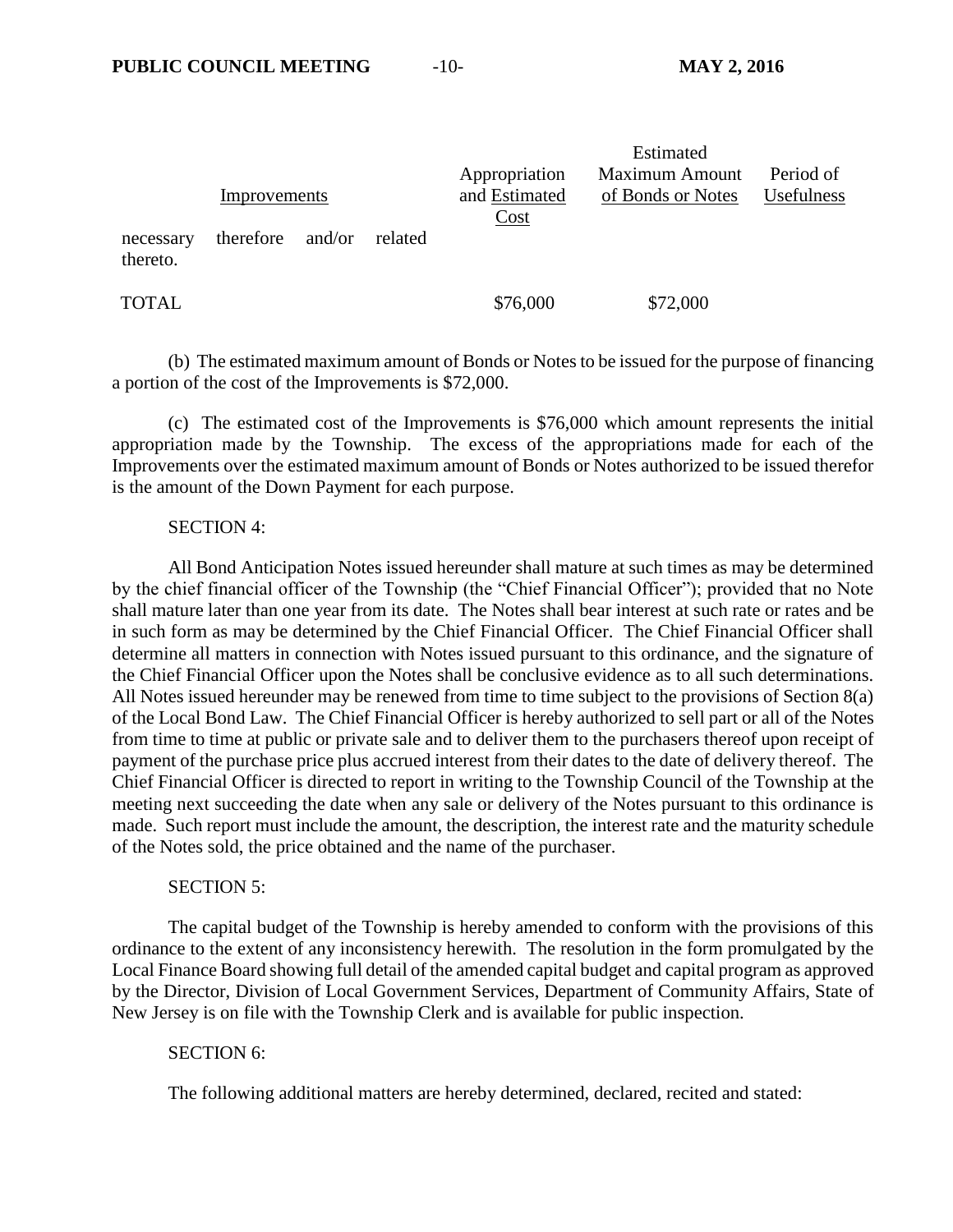(a) The Improvements described in Section 3 of this bond ordinance are not current expenses, and are capital improvements or properties that the Township may lawfully make or acquire as general improvements, and no part of the cost thereof has been or shall be specially assessed on property specially benefited thereby.

(b) The average period of usefulness of the Improvements, within the limitations of the Local Bond Law, taking into consideration the respective amounts of all obligations authorized for the several purposes, according to the reasonable life thereof computed from the date of the Bonds authorized by this bond ordinance, is 5 years.

(c) The Supplemental Debt Statement required by the Local Bond Law has been duly prepared and filed in the office of the Township Clerk and a complete executed duplicate thereof has been filed in the office of the Director, Division of Local Government Services, Department of Community Affairs, State of New Jersey. Such statement shows that the gross debt of the Township, as defined in the Local Bond Law, is increased by the authorization of the Bonds and Notes provided in this bond ordinance by \$72,000 and the obligations authorized herein will be within all debt limitations prescribed by the Local Bond Law.

(d) An aggregate amount not exceeding \$1,000 for items of expense listed in and permitted under Section 20 of the Local Bond Law is included in the estimated cost of the Improvements, as indicated herein.

(e) This bond ordinance authorizes obligations of the Township solely for a purpose described in paragraph (h) of Section 40A:2-7 of the Local Bond Law, and the obligations authorized by this bond ordinance are to be issued for a purpose which is self-liquidating within the meaning and limitation of Section 40A:2-45 of said Local Bond Law and are deductible pursuant to paragraph (c) of Section 40A:2-44 et. seq. of said Local Bond Law from the gross debt of the Township.

#### SECTION 7:

Any funds received from time to time by the Township as contributions in aid of financing the purposes described in Section 3 of this Ordinance shall be used for financing said Improvements by application thereof either to direct payment of the cost of said Improvements or to the payment or reduction of the authorization of the obligations of the Township authorized therefor by this Bond Ordinance. Any such funds received may, and all such funds so received which are not required for direct payment of the cost of said Improvements shall, be held and applied by the Township as funds applicable only to the payment of obligations of the Township authorized by this Bond Ordinance.

## SECTION 8:

The full faith and credit of the Township are hereby pledged to the punctual payment of the principal of and interest on the obligations authorized by this bond ordinance. The obligations shall be direct, unlimited obligations of the Township, and the Township shall be obligated to levy ad valorem taxes upon all the taxable property within the Township for the payment of the obligations and the interest thereon without limitation of rate or amount.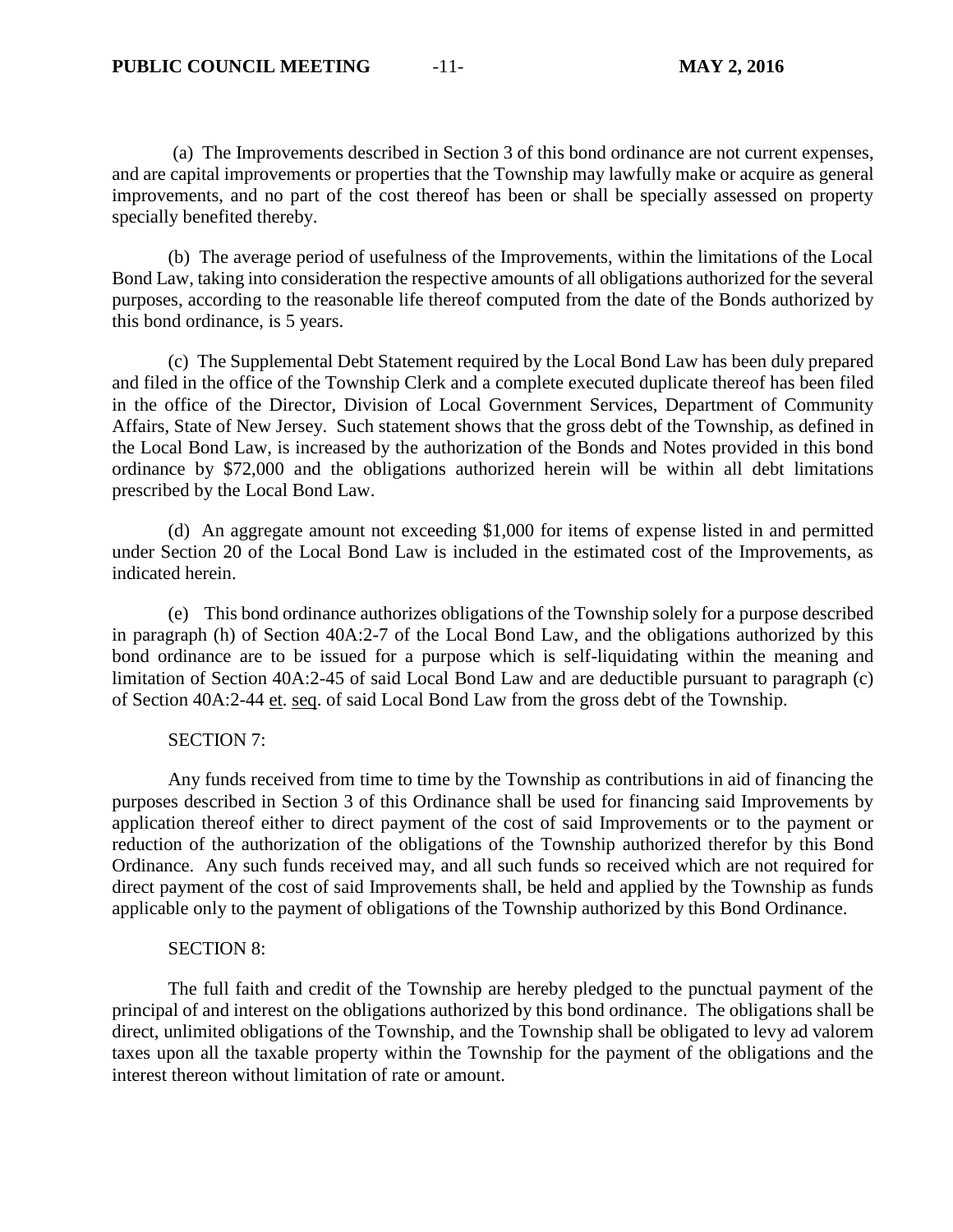SECTION 9:

This Bond Ordinance constitutes a declaration of official intent under Treasury Regulation Section 1.150-2. The Township reasonably expects to pay expenditures with respect to the Improvements prior to the date that Township incurs debt obligations under this Bond Ordinance. The Township reasonably expects to reimburse such expenditures with the proceeds of debt to be incurred by the Township under this Bond Ordinance. The maximum principal amount of debt expected to be issued for payment of the costs of the Improvements is \$72,000.

#### SECTION 10:

This bond ordinance shall take effect 20 days after the first publication thereof after final adoption, as provided by the Local Bond Law.

Deputy Mayor Tanella moved that Pending Ordinance #16-795 be passed at first reading, published in the Verona-Cedar Grove Times as a pending ordinance with a public hearing of May 16, 2016, seconded by Councilman Kumburis, and passed by the following vote: AYE: Councilman Kumburis, Longo, Maffucci, Deputy Mayor Tanella, Mayor Chiusolo NO: None

(c) To consider introduction of Pending Bond Ordinance #16-796 – Various General Improvements

The Clerk read the Ordinance by title only:

## **BOND ORDINANCE AUTHORIZING VARIOUS GENERAL IMPROVEMENTS IN AND FOR THE TOWNSHIP OF CEDAR GROVE, IN THE COUNTY OF ESSEX, NEW JERSEY, APPROPRIATING \$690,000 THEREFORE AND AUTHORIZING THE ISSUANCE OF \$655,000 BONDS OR NOTES TO FINANCE PART OF THE COST THEREOF.**

BE IT ORDAINED, BY THE TOWNSHIP COUNCIL OF THE TOWNSHIP OF CEDAR GROVE, IN THE COUNTY OF ESSEX, NEW JERSEY (not less than two-thirds of all members thereof affirmatively concurring) AS FOLLOWS:

#### SECTION 1:

The improvements described in Section 3 of this bond ordinance (the "Improvements") are hereby authorized to be undertaken by the Township of Cedar Grove, New Jersey (the "Township") as general improvements. For the said Improvements there is hereby appropriated the amount of \$690,000, such sum includes the sum of \$35,000 as the down payment (the "Down Payment") required by the Local Bond Law of the State of New Jersey, constituting Chapter 2 of Title 40A of the New Jersey Statutes, as amended and supplemented (the "Local Bond Law"). The Down Payment is now available by virtue of provision in one or more previously adopted budgets for down payments or capital improvement purposes.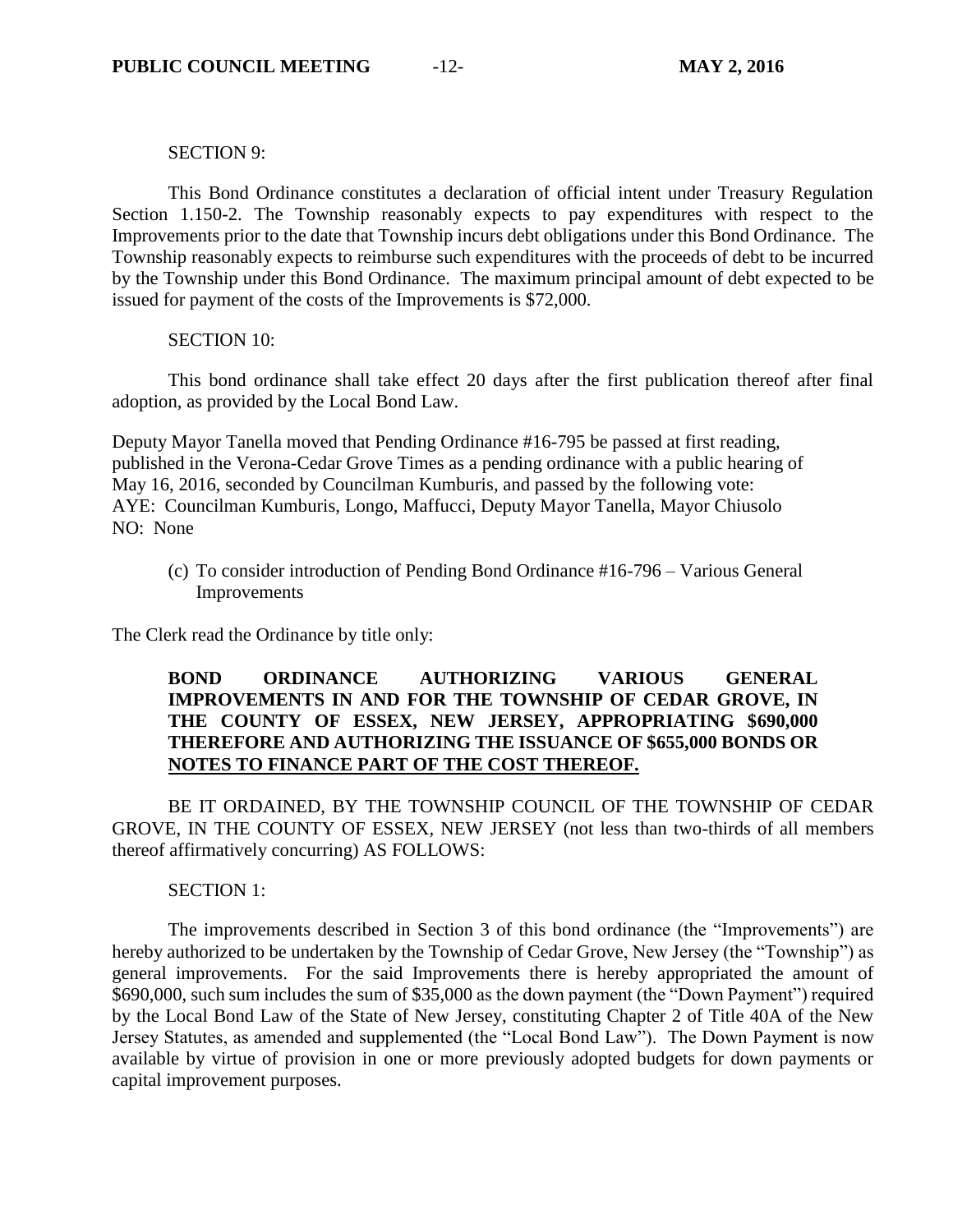#### SECTION 2:

In order to finance the additional cost of the Improvements not covered by application of the Down Payment, negotiable bonds of the Township are hereby authorized to be issued in the principal amount of \$655,000 pursuant to the provisions of the Local Bond Law (the "Bonds"). In anticipation of the issuance of the Bonds and to temporarily finance said improvements or purposes, negotiable bond anticipation notes of the Township are hereby authorized to be issued in the principal amount not exceeding \$655,000 pursuant to the provisions of the Local Bond Law (the "Bond Anticipation Notes" or "Notes").

#### SECTION 3:

(a) The Improvements authorized and the purposes for which obligations are to be issued, the estimated cost of each Improvement and the appropriation therefor, the estimated maximum amount of bonds or notes to be issued for each Improvement and the period of usefulness of each Improvement are as follows:

| <b>Improvements</b>                                                                                                                                                                                | Appropriation<br>and Estimated<br>Cost | Estimated<br><b>Maximum Amount</b><br>of Bonds or Notes | Period of<br>Usefulness |
|----------------------------------------------------------------------------------------------------------------------------------------------------------------------------------------------------|----------------------------------------|---------------------------------------------------------|-------------------------|
| Acquisition of 10 cubic yard dump<br>1)<br>truck with spreader and plow, including<br>costs, improvements, equipment<br>all<br>and/or appurtenances necessary therefore<br>and/or related thereto. | \$170,000                              | \$161,250                                               | 5 Years                 |
| Acquisition of truck for Parks<br>2)<br>including<br>Department,<br>all<br>costs,<br>improvements,<br>equipment<br>and/or<br>appurtenances necessary therefore and/or<br>related thereto.          | 35,000                                 | 33,250                                                  | 5 Years                 |
| Acquisition of Turf Management<br>3)<br>equipment,<br>including<br>all<br>costs,<br>equipment<br>and/or<br>improvements,<br>appurtenances necessary therefore and/or<br>related thereto.           | 23,000                                 | 21,850                                                  | 15 Years                |
| Acquisition of Fire Department<br>4)<br>safety equipment, including all costs,<br>improvements,<br>equipment<br>and/or<br>therefore<br>appurtenances<br>necessary<br>and/or related thereto.       | 10,000                                 | 9,500                                                   | 15 Years                |
| Replacement of Library Bridge,<br>5)<br>including<br>all<br>improvements,<br>costs,<br>and/or<br>equipment<br>appurtenances                                                                        | 40,000                                 | 38,000                                                  | 15 Years                |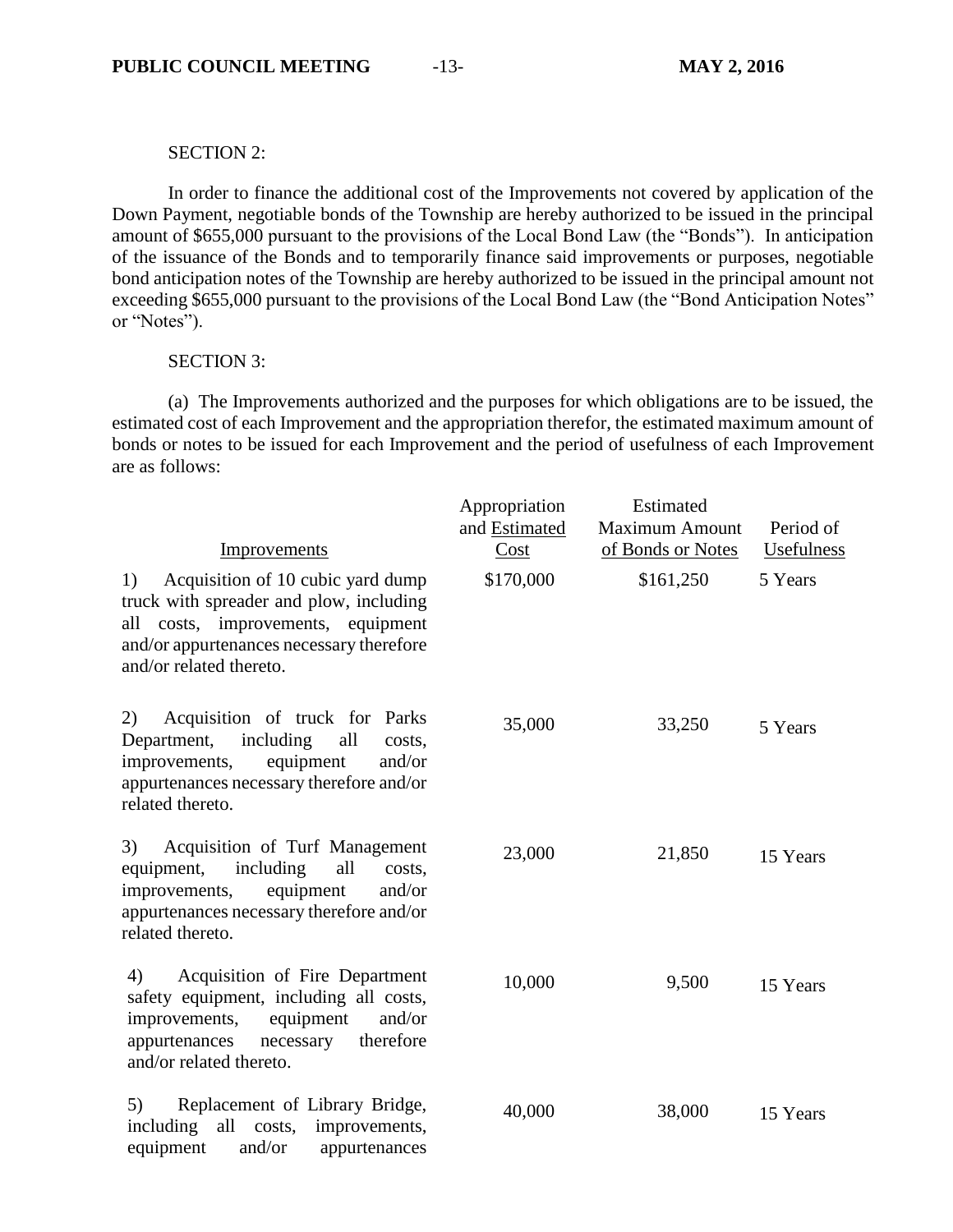| Improvements<br>therefore<br>and/or<br>related<br>necessary<br>thereto.                                                                                                                  | Appropriation<br>and Estimated<br>Cost | Estimated<br><b>Maximum Amount</b><br>of Bonds or Notes | Period of<br>Usefulness |
|------------------------------------------------------------------------------------------------------------------------------------------------------------------------------------------|----------------------------------------|---------------------------------------------------------|-------------------------|
| Replacement of video equipment<br>6)<br>for Interview Room, including all costs,<br>equipment<br>improvements,<br>and/or<br>appurtenances necessary therefore and/or<br>related thereto. | 8,000                                  | 7,600                                                   | 15 Years                |
| 7)<br>Acquisition of breath<br>test<br>instrumentation, including all<br>costs,<br>equipment<br>improvements,<br>and/or<br>appurtenances necessary therefore and/or<br>related thereto.  | 20,000                                 | 19,000                                                  | 15 Years                |
| Replanting<br>8)<br>Tree<br>Program,<br>including<br>all costs, improvements,<br>and/or<br>equipment<br>appurtenances<br>therefore<br>and/or<br>related<br>necessary<br>thereto.         | 40,000                                 | 38,000                                                  | 5 Years                 |
| 9)<br>Overlay<br>Program,<br>Road<br>including<br>all<br>costs,<br>improvements,<br>equipment<br>and/or<br>appurtenances<br>therefore<br>and/or<br>necessary<br>related<br>thereto.      | 200,000                                | 189,750                                                 | 10 Years                |
| 10) Acquisition of safety equipment,<br>including<br>all costs,<br>improvements,<br>equipment<br>and/or<br>appurtenances<br>therefore<br>necessary<br>and/or<br>related<br>thereto.      | 15,000                                 | 14,250                                                  | 15 Years                |
| Curb and side-walk replacement<br>11)<br>including<br>all<br>costs,<br>program,<br>equipment<br>and/or<br>improvements,<br>appurtenances necessary therefore and/or<br>related thereto.  | 12,000                                 | 11,400                                                  | 10 Years                |
| Acquisition of Fire Department<br>12)<br>including<br>all<br>costs,<br>pagers,<br>and/or<br>equipment<br>improvements,                                                                   | 10,000                                 | 9,500                                                   | 5 Years                 |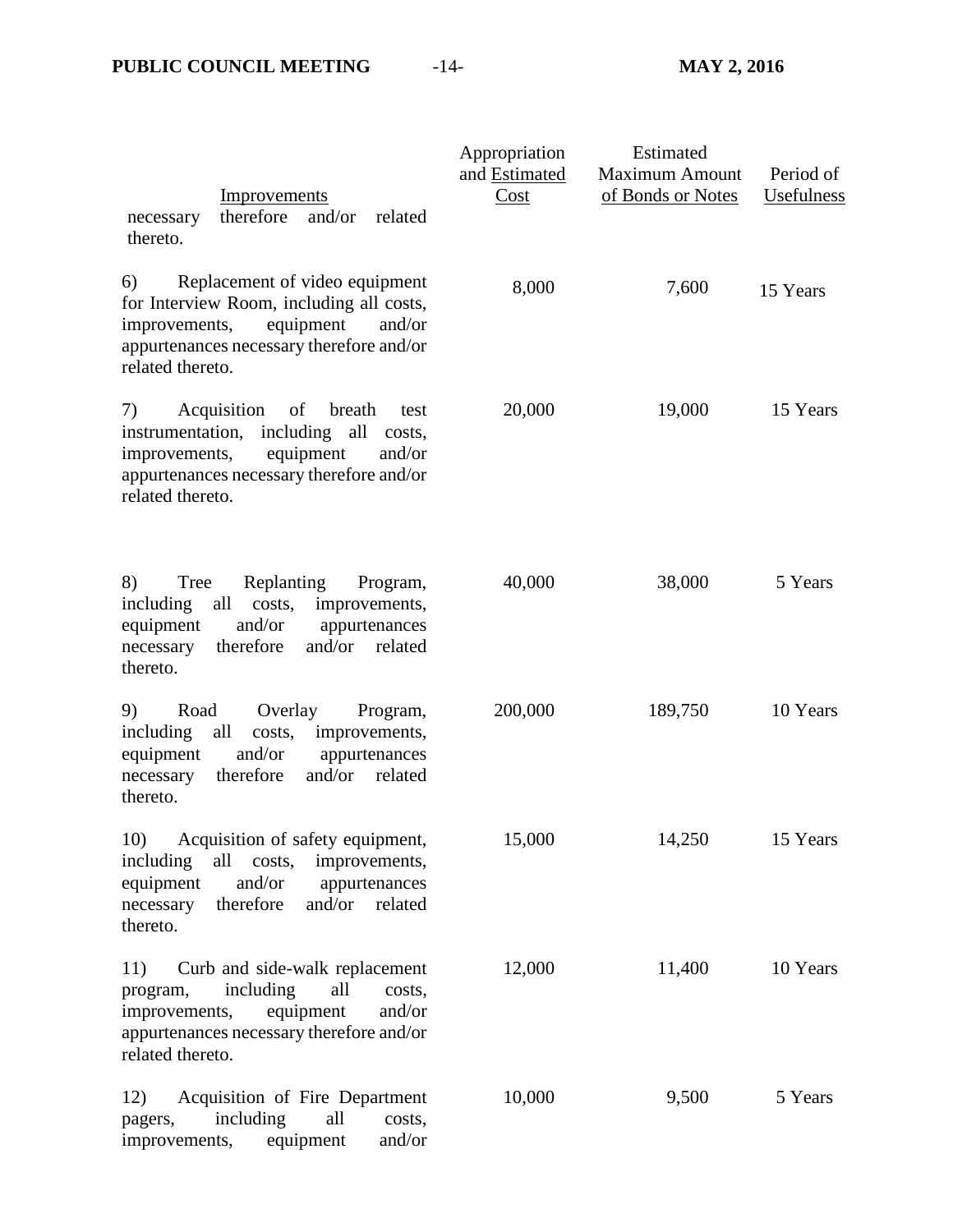| Improvements<br>appurtenances necessary therefore and/or<br>related thereto.                                                                                                               | Appropriation<br>and Estimated<br>Cost                 | Estimated<br><b>Maximum Amount</b><br>of Bonds or Notes    | Period of<br>Usefulness                                                                                                                                                                                       |
|--------------------------------------------------------------------------------------------------------------------------------------------------------------------------------------------|--------------------------------------------------------|------------------------------------------------------------|---------------------------------------------------------------------------------------------------------------------------------------------------------------------------------------------------------------|
| Acquisition of Fire Department<br>13)<br>breathing apparatus, including all costs,<br>equipment<br>improvements,<br>and/or<br>appurtenances necessary therefore and/or<br>related thereto. | 8,000                                                  | 7,600                                                      | 5 Years                                                                                                                                                                                                       |
| 14)<br>Acquisition<br>of<br>computer<br>hardware and software, including all<br>costs, improvements, equipment and/or<br>appurtenances necessary therefore and/or<br>related thereto.      | 12,000                                                 | 11,400                                                     | 5 Years                                                                                                                                                                                                       |
| Acquisition of IP communication<br>15)<br>logging equipment, including all costs,<br>equipment<br>improvements,<br>and/or<br>appurtenances necessary therefore and/or<br>related thereto.  | 49,000                                                 | 46,550                                                     | 5 Years                                                                                                                                                                                                       |
| Acquisition of a mail machine,<br>16)<br>including<br>all costs,<br>improvements,<br>and/or<br>equipment<br>appurtenances<br>and/or related<br>therefore<br>necessary<br>thereto.          | 16)<br>including<br>equipment<br>necessary<br>thereto. | therefore ceased for the latter here can slaoy<br>thereto. | Addition db)a mall chinitione, of db Marked philominen, of a<br>all cosincluding roval hentostiqual inprovements osts,<br>and/orguipanoputrtenannobsorequipapputtenananch/or<br><b>theatefore</b><br>thereto. |
| Engineering costs related to<br>17)<br>improvements to Route 23 and Bradford<br>Avenue.                                                                                                    | 17)<br>Avenue.                                         | Avenue.                                                    | Hostoleering 17 posts Hrtsphonedring Edists erits in addring co<br>improvements to Rointep26vandeBtsadtocRobutenp26oxednEntsdforRoute<br>Avenue.                                                              |
| <b>TOTAL</b>                                                                                                                                                                               | ТОТАФ90,000                                            | ТОТАБ55,000                                                | TOTA%590,000                                                                                                                                                                                                  |

(b) The estimated maximum amount of Bonds or Notes to be issued for the purpose of financing a portion of the cost of the Improvements is \$655,000.

(c) The estimated cost of the Improvements is \$690,000 which amount represents the initial appropriation made by the Township. The excess of the appropriations made for each of the Improvements over the estimated maximum amount of Bonds or Notes authorized to be issued therefor is the amount of the Down Payment for each purpose.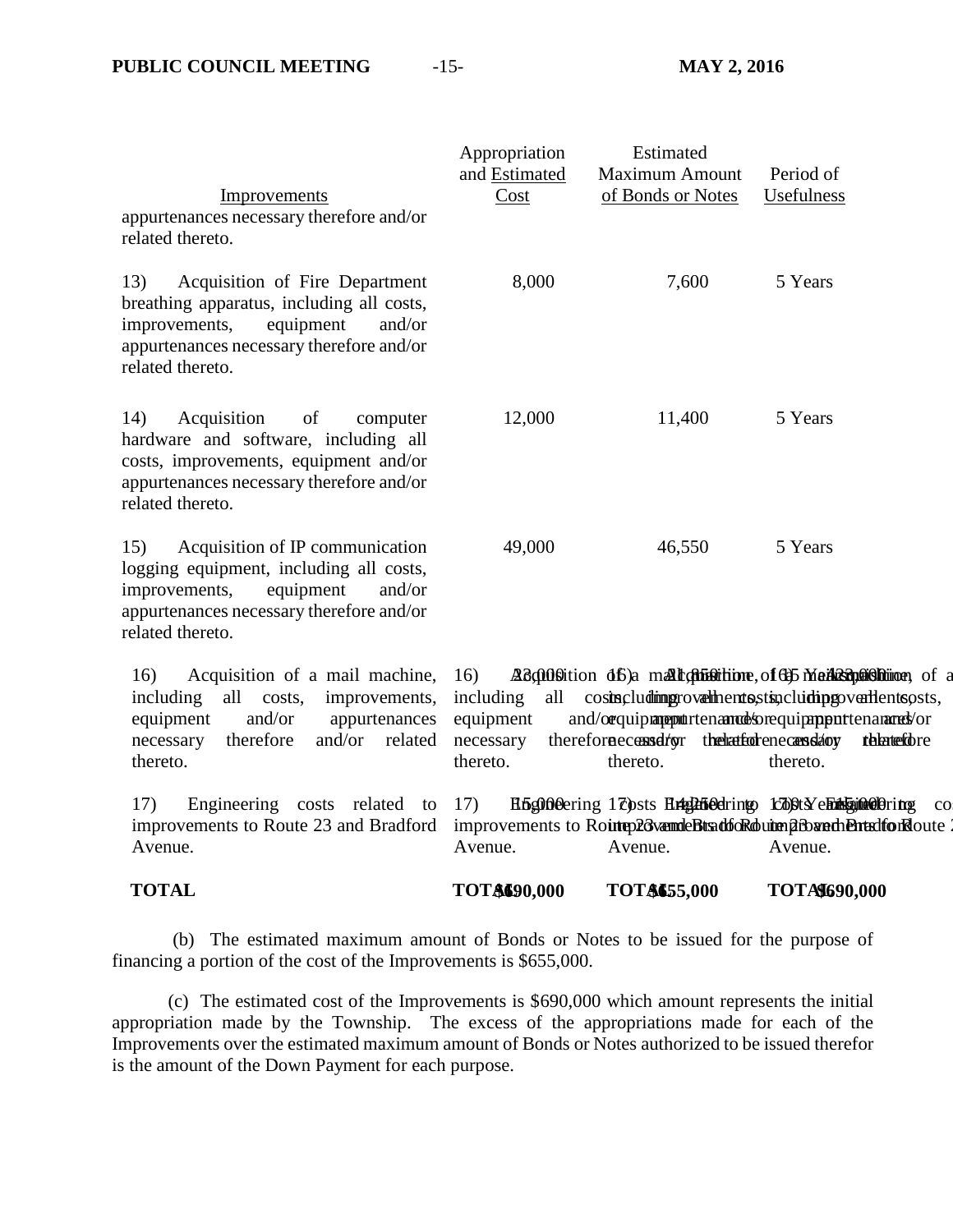#### SECTION 4:

All Bond Anticipation Notes issued hereunder shall mature at such times as may be determined by the chief financial officer of the Township (the "Chief Financial Officer"); provided that no Note shall mature later than one year from its date. The Notes shall bear interest at such rate or rates and be in such form as may be determined by the Chief Financial Officer. The Chief Financial Officer shall determine all matters in connection with Notes issued pursuant to this ordinance, and the signature of the Chief Financial Officer upon the Notes shall be conclusive evidence as to all such determinations. All Notes issued hereunder may be renewed from time to time subject to the provisions of Section 8(a) of the Local Bond Law. The Chief Financial Officer is hereby authorized to sell part or all of the Notes from time to time at public or private sale and to deliver them to the purchasers thereof upon receipt of payment of the purchase price plus accrued interest from their dates to the date of delivery thereof. The Chief Financial Officer is directed to report in writing to the Township Council of the Township at the meeting next succeeding the date when any sale or delivery of the Notes pursuant to this ordinance is made. Such report must include the amount, the description, the interest rate and the maturity schedule of the Notes sold, the price obtained and the name of the purchaser.

#### SECTION 5:

The capital budget of the Township is hereby amended to conform with the provisions of this ordinance to the extent of any inconsistency herewith. The resolution in the form promulgated by the Local Finance Board showing full detail of the amended capital budget and capital program as approved by the Director, Division of Local Government Services, Department of Community Affairs, State of New Jersey is on file with the Township Clerk and is available for public inspection.

### SECTION 6:

The following additional matters are hereby determined, declared, recited and stated:

(a) The Improvements described in Section 3 of this bond ordinance are not current expenses, and are capital improvements or properties that the Township may lawfully make or acquire as general improvements, and no part of the cost thereof has been or shall be specially assessed on property specially benefited thereby.

(b) The average period of usefulness of the Improvements, within the limitations of the Local Bond Law, taking into consideration the respective amounts of all obligations authorized for the several purposes, according to the reasonable life thereof computed from the date of the Bonds authorized by this bond ordinance, is 8.65 years.

(c) The Supplemental Debt Statement required by the Local Bond Law has been duly prepared and filed in the office of the Township Clerk and a complete executed duplicate thereof has been filed in the office of the Director, Division of Local Government Services, Department of Community Affairs, State of New Jersey. Such statement shows that the gross debt of the Township, as defined in the Local Bond Law, is increased by the authorization of the Bonds and Notes provided in this bond ordinance by \$655,000 and the obligations authorized herein will be within all debt limitations prescribed by the Local Bond Law.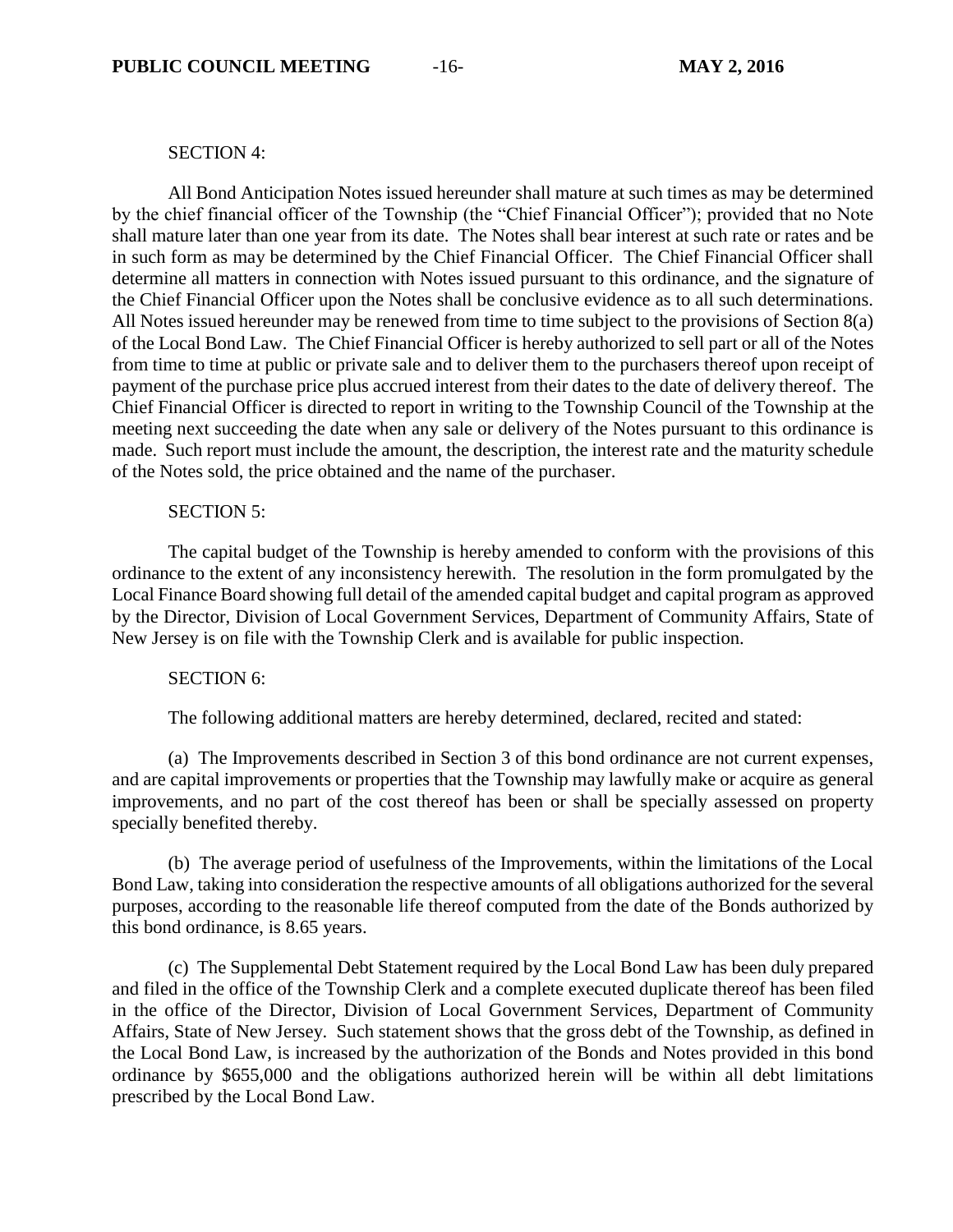(d) An aggregate amount not exceeding \$25,000 for items of expense listed in and permitted under Section 20 of the Local Bond Law is included in the estimated cost of the Improvements, as indicated herein.

### SECTION 7:

Any funds received from time to time by the Township as contributions in aid of financing the purposes described in Section 3 of this Ordinance shall be used for financing said Improvements by application thereof either to direct payment of the cost of said Improvements or to the payment or reduction of the authorization of the obligations of the Township authorized therefor by this Bond Ordinance. Any such funds received may, and all such funds so received which are not required for direct payment of the cost of said Improvements shall, be held and applied by the Township as funds applicable only to the payment of obligations of the Township authorized by this Bond Ordinance.

#### SECTION 8:

The full faith and credit of the Township are hereby pledged to the punctual payment of the principal of and interest on the obligations authorized by this bond ordinance. The obligations shall be direct, unlimited obligations of the Township, and the Township shall be obligated to levy ad valorem taxes upon all the taxable property within the Township for the payment of the obligations and the interest thereon without limitation of rate or amount.

### SECTION 9:

This Bond Ordinance constitutes a declaration of official intent under Treasury Regulation Section 1.150-2. The Township reasonably expects to pay expenditures with respect to the Improvements prior to the date that Township incurs debt obligations under this Bond Ordinance. The Township reasonably expects to reimburse such expenditures with the proceeds of debt to be incurred by the Township under this Bond Ordinance. The maximum principal amount of debt expected to be issued for payment of the costs of the Improvements is \$655,000.

## SECTION 10:

This bond ordinance shall take effect 20 days after the first publication thereof after final adoption, as provided by the Local Bond Law.

Councilman Kumburis moved that Pending Ordinance #16-796 be passed at first reading, published in the Verona-Cedar Grove Times as a pending ordinance with a public hearing of May 16, 2016, seconded by Deputy Mayor Tanella, and passed by the following vote: AYE: Councilman Kumburis, Longo, Maffucci, Deputy Mayor Tanella, Mayor Chiusolo NO: None

(d) To consider resolution concerning amendment of capital budget

The following resolution had been posted on the bulletin board, and a brief synopsis was given by the Township Clerk: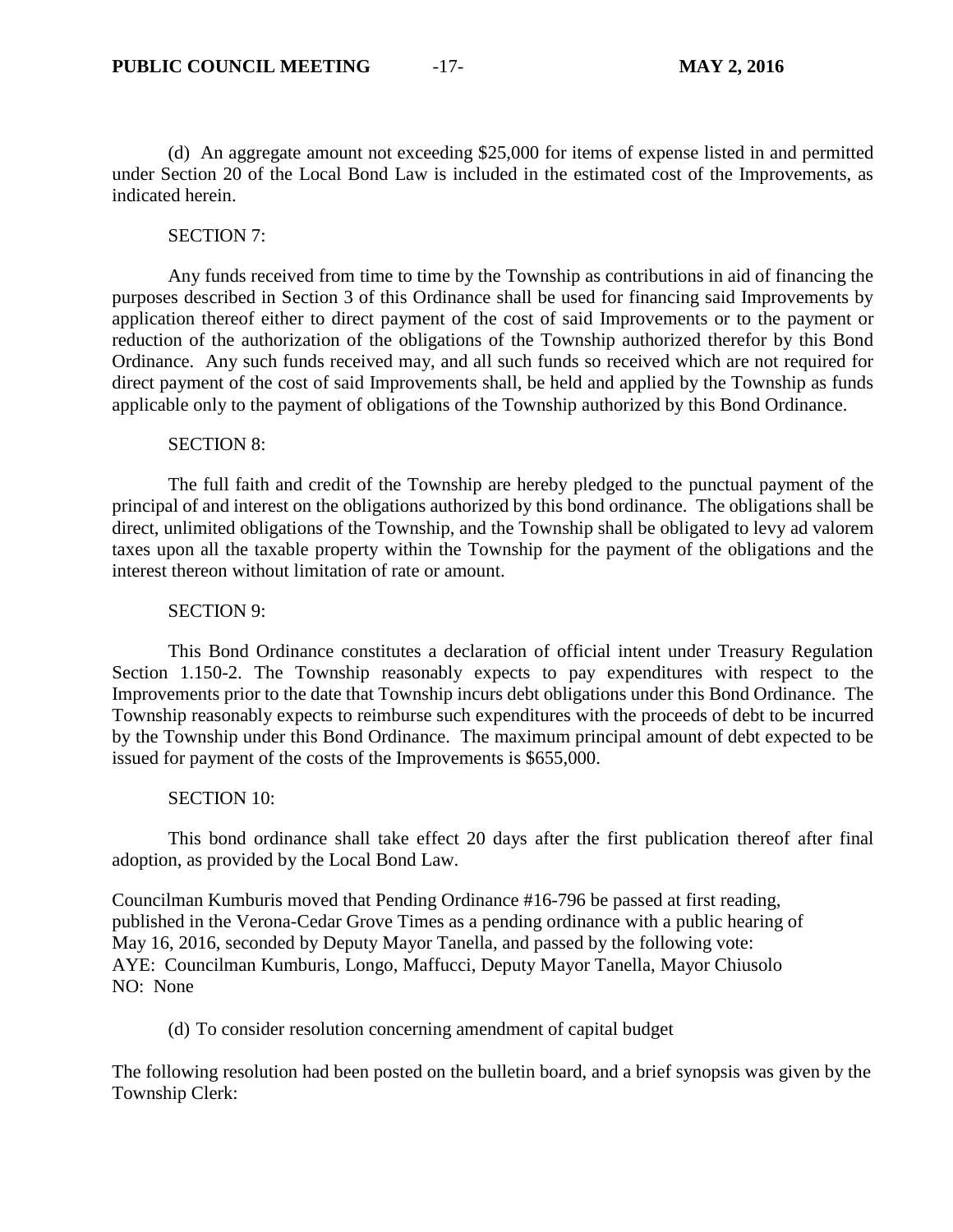**WHEREAS,** the Township of Cedar Grove desires to amend the 2016 Capital Budget of said municipality by inserting various water utility improvements, various sewer utility improvements and various general improvements.

**NOW, THEREFORE, BE IT RESOLVED** by the Township Council of the Township of Cedar Grove as follows:

## AMENDMENT CAPITAL BUDGET OF THE TOWNSHIP OF CEDAR GROVE COUNTY OF ESSEX, NEW JERSEY

# PROJECTS SCHEDULE FOR 2016 METHOD OF FINANCING

| Project                               | <b>Estimated Cost</b> | Debt Authorized | Down Payment |
|---------------------------------------|-----------------------|-----------------|--------------|
| Various General Improvements          | \$690,000.00          | \$655,000.00    | \$35,000.00  |
| Various Water Utility<br>Improvements | \$381,000.00          | \$362,000.00    | \$19,000.00  |
| Various Sewer Utility<br>Improvements | \$76,000.00           | \$72,000.00     | \$4,000.00   |

Councilman Maffucci moved adoption of the resolution, seconded by Councilman Kumburis, and passed by the following vote:

AYE: Councilman Kumburis, Longo, Maffucci, Deputy Mayor Tanella, Mayor Chiusolo NO: None

(e) To consider resolution concerning cancellation of sewer charges

The following resolution had been posted on the bulletin board, and a brief synopsis was given by the Township Clerk:

**WHEREAS,** it has been determined upon investigation of the Township Manger that the sewer charges assessed to the account listed herein should be cancelled:

| Name & Address          | Sewer      | <b>Total Cancelled</b> |
|-------------------------|------------|------------------------|
| Thomas & Grace Curivan  | \$1,662.80 | \$1,662.80             |
| 5 North Mountain Avenue |            |                        |
| Cedar Grove, NJ 07009   |            |                        |
| Acct. No. 3-3001701     |            |                        |

**NOW, THEREFORE, BE IT RESOLVED**, by the Township Council of the Township of Cedar Grove that the Chief Financial Officer is hereby authorized to cancel the sewer charges for the above account.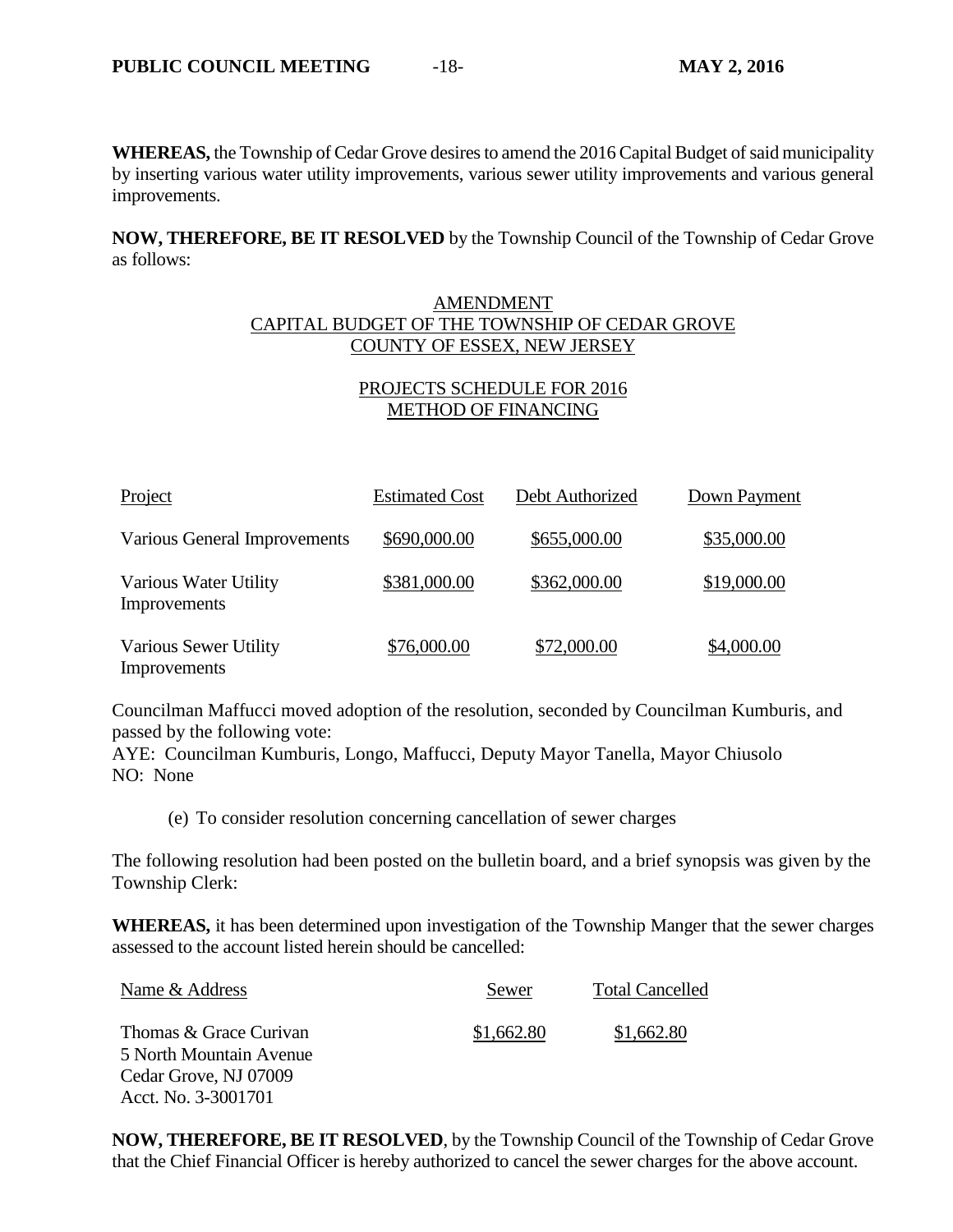Deputy Mayor Tanella moved adoption of the resolution, seconded by Councilman Maffucci, and passed by the following vote:

AYE: Councilman Kumburis, Longo, Maffucci, Deputy Mayor Tanella, Mayor Chiusolo NO: None

(f) To consider resolution concerning 2015 LOSAP for Fire Department and Ambulance  $\&$ Rescue Squad

The following resolution had been posted on the bulletin board, and a brief synopsis was given by the Township Clerk:

**WHEREAS,** pursuant to N.J.S.A. 40A:14-191, the Cedar Grove Ambulance & Rescue Squad and Cedar Grove Fire Department has certified to the Township of Cedar Grove a list of all volunteer members who have qualified for credit under the LOSAP program for the year 2015; and

**WHEREAS,** pursuant to N.J.A.C. 5:30-14.10 (b), the Township of Cedar Grove has reviewed and accepted the attached certified list of the Cedar Grove Ambulance & Rescue Squad and Cedar Grove Fire Department; and

**WHEREAS,** pursuant to N.J.A.C. 5:30-14.10 ( c ), the Township of Cedar Grove shall return the certified list to the Cedar Grove Ambulance & Rescue Squad and Cedar Grove Fire Department for posting to allow for sufficient time for membership review.

**NOW, THEREFORE, BE IT RESOLVED** by the Township Council of the Township Cedar Grove that the attached certified list herein of the Cedar Grove Ambulance & Rescue Squad and Cedar Grove Fire Department is hereby accepted and returned to the respective emergency service organization for posting to allow sufficient time for membership review.

Councilman Maffucci moved adoption of the resolution, seconded by Councilman Kumburis, and passed by the following vote:

AYE: Councilman Kumburis, Longo, Maffucci, Deputy Mayor Tanella, Mayor Chiusolo NO: None

(g) To consider resolution authorizing execution of pool concession agreement

The following resolution had been posted on the bulletin board, and a brief synopsis was given by the Township Clerk:

**WHEREAS,** a sole proposal for the operation of the Cedar Grove Community Pool Concession Service was received and publicly read by the Township Clerk on March 16, 2016 as follows:

| <b>BIDDER</b>                      | <b>OPTION#1</b> | <b>OPTION #2</b> |
|------------------------------------|-----------------|------------------|
|                                    | l year contract | 2 year contract  |
| Bagelwich Bagel Bakery, Verona, NJ | \$17,251.50     | \$34,753.00      |

**WHEREAS,** the Director of Recreation has reviewed the proposal; and

**WHEREAS,** the Director of Recreation recommends award of a one year contract.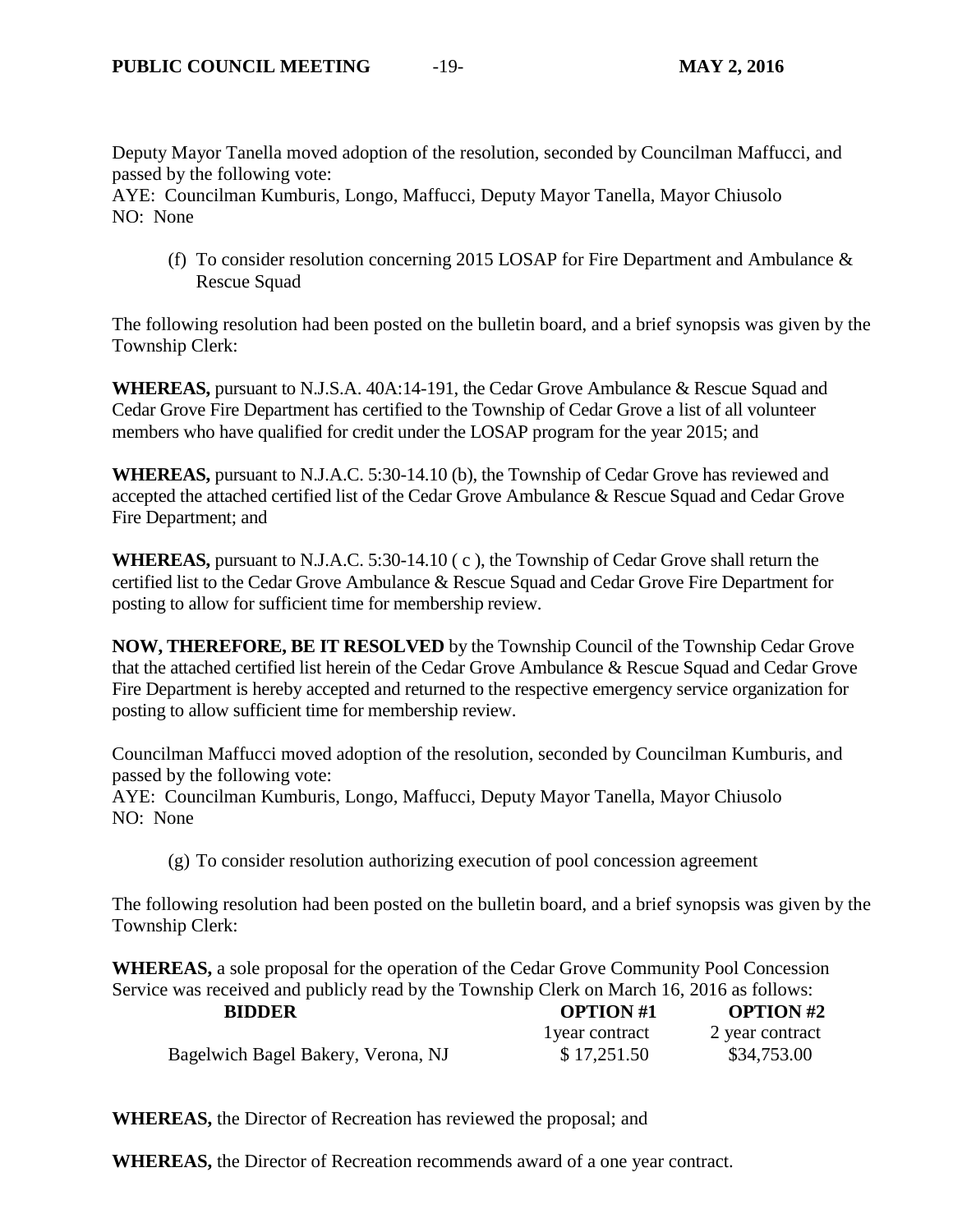**NOW, THEREFORE BE IT RESOLVED** by the Township Council of the Township of Cedar Grove, Essex County, New Jersey, that the Community Pool Food Concession Service for the 2016 season be awarded to Bagelwich Bagel Bakery, Verona, NJ, for \$17,251.50.

**BE IT FURTHER RESOLVED** that the proper township officials be directed to execute a contract on behalf of the township.

Deputy Mayor Tanella moved adoption of the resolution, seconded by Councilman Maffucci, and passed by the following vote:

AYE: Councilman Kumburis, Longo, Maffucci, Deputy Mayor Tanella, Mayor Chiusolo NO: None

# **8. APPROVAL OF BILLS**

The Bill Resolution was read by title and amount as follows:

BE IT RESOLVED by the Township Council of the Township of Cedar Grove, County of Essex, New Jersey, that the attached summary of bills having been duly audited and found correct be and they are thereby ordered paid and that warrants be drawn on the Treasurer in the aggregate amount of \$3,508,137.01

Councilman Maffucci moved adoption of the resolution, seconded by Councilman Kumburis, and passed by the following vote:

AYE: Councilman Kumburis, Longo, Maffucci, Deputy Mayor Tanella, Mayor Chiusolo NO: None

# **9. MEETING OPEN TO RESIDENTS OF THE TOWNSHIP WISHING TO BE HEARD ON ANY ITEM ON OR OFF THE AGENDA CONCERNING TOWNSHIP BUSINESS**

Elisa Charters; 30 Forest Hills Way – Ms. Charters referred to the pool concession concerns and suggested mobile food truck(s) as a solution should the concessionaire default on the contract.

Jolie Ruffalo; 14 Woodstone Drive – Ms. Ruffalo expressed traffic and occupancy concerns related to religious services that took place at the Coptic Church on Woodstone Drive on 4/30/16. The Manager suggested that the Police Dept. submit a report of the incident in response to Ms. Ruffalo's request for investigation by the Township, to which the governing body agreed.

Ann Ponte; 3 Club Way – Ms. Ponte also expressed traffic safety concern and recounted an a personal medical emergency issue she experienced a couple of years ago that was impacted by church traffic on Woodstone Dr.

Elisa Charters; 30 Forest Hills Way – Ms. Charters stated that she has cited several traffic concerns regarding the Woodstone Drive/Bradford Avenue intersection that so far have not been resolved. Mayor Chiusolo recalled that Ms. Charters' traffic concerns included traffic along several roadways that were not under the Township's jurisdiction, rather the County and/or State.

Molly Cotton; 9 Wimbledon Ct. – Ms. Cotton noted the number of cars that were parked on Township streets in the vicinity of the Coptic Church for religious services.